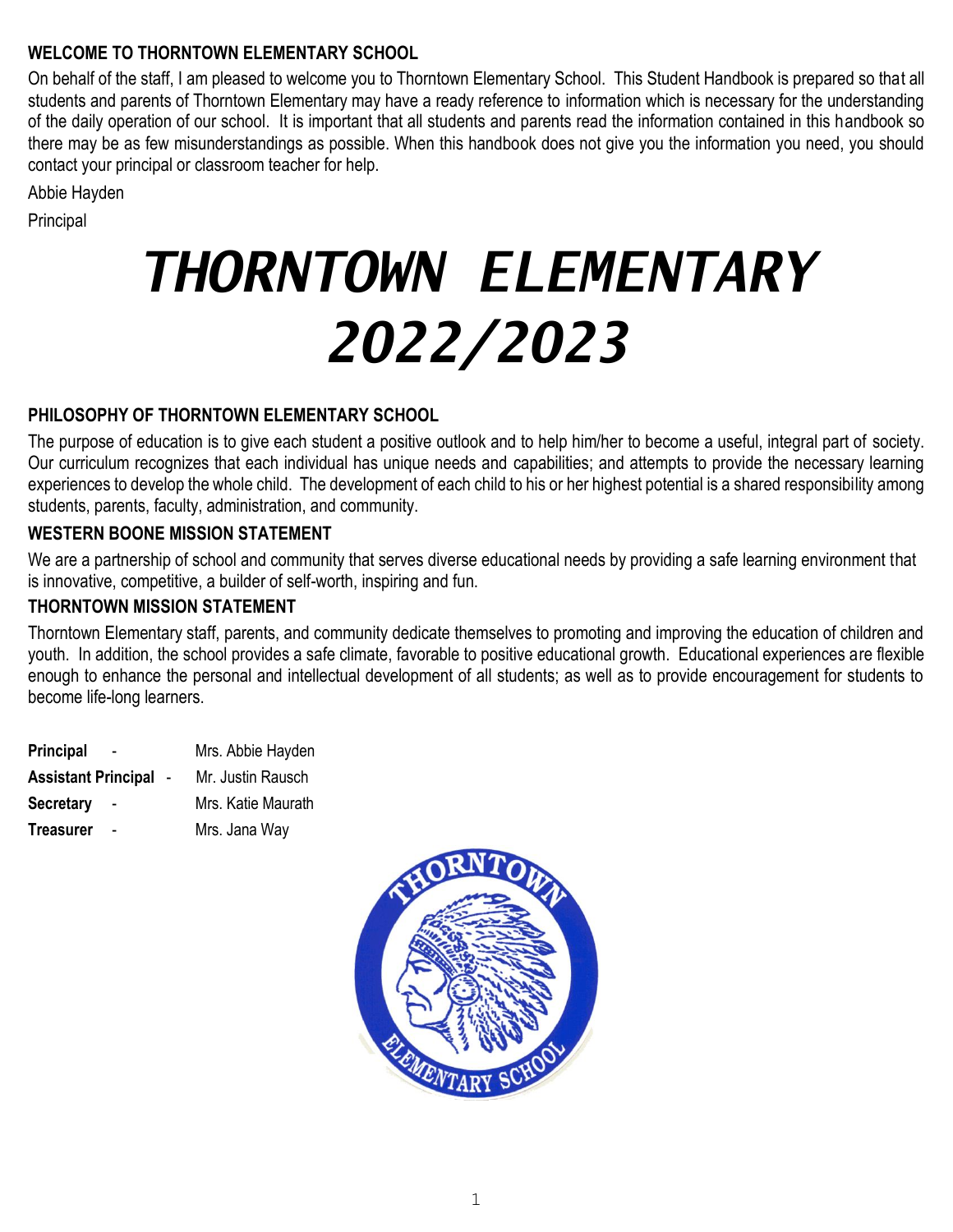#### **TABLE OF CONTENTS**

| Before and After School Program14                        |
|----------------------------------------------------------|
|                                                          |
|                                                          |
| Bullying, Cyber Bullying, Harassment, and Intimidation26 |
|                                                          |
|                                                          |
|                                                          |
|                                                          |
|                                                          |
|                                                          |
|                                                          |
|                                                          |
|                                                          |
|                                                          |
| Family Education Rights and Privacy Act (FERPA) 30       |
|                                                          |
|                                                          |
|                                                          |
|                                                          |
|                                                          |
|                                                          |
|                                                          |
|                                                          |
|                                                          |
|                                                          |
|                                                          |
|                                                          |
|                                                          |
|                                                          |
|                                                          |
|                                                          |
|                                                          |
|                                                          |
|                                                          |
|                                                          |
|                                                          |
| Network and Internet Acceptable Use Policy28             |
|                                                          |
|                                                          |
| Parent-Teacher Conferences11                             |
| Parties, Treats, and Chewing Gum19                       |
|                                                          |
|                                                          |
|                                                          |
|                                                          |
|                                                          |
|                                                          |
| Release of Student Information28                         |
| School Bus Rules and Regulations27                       |
|                                                          |
| School Dismissal Due to Inclement Weather10              |
|                                                          |
| School Resource Officer (SRO) 15                         |
|                                                          |
|                                                          |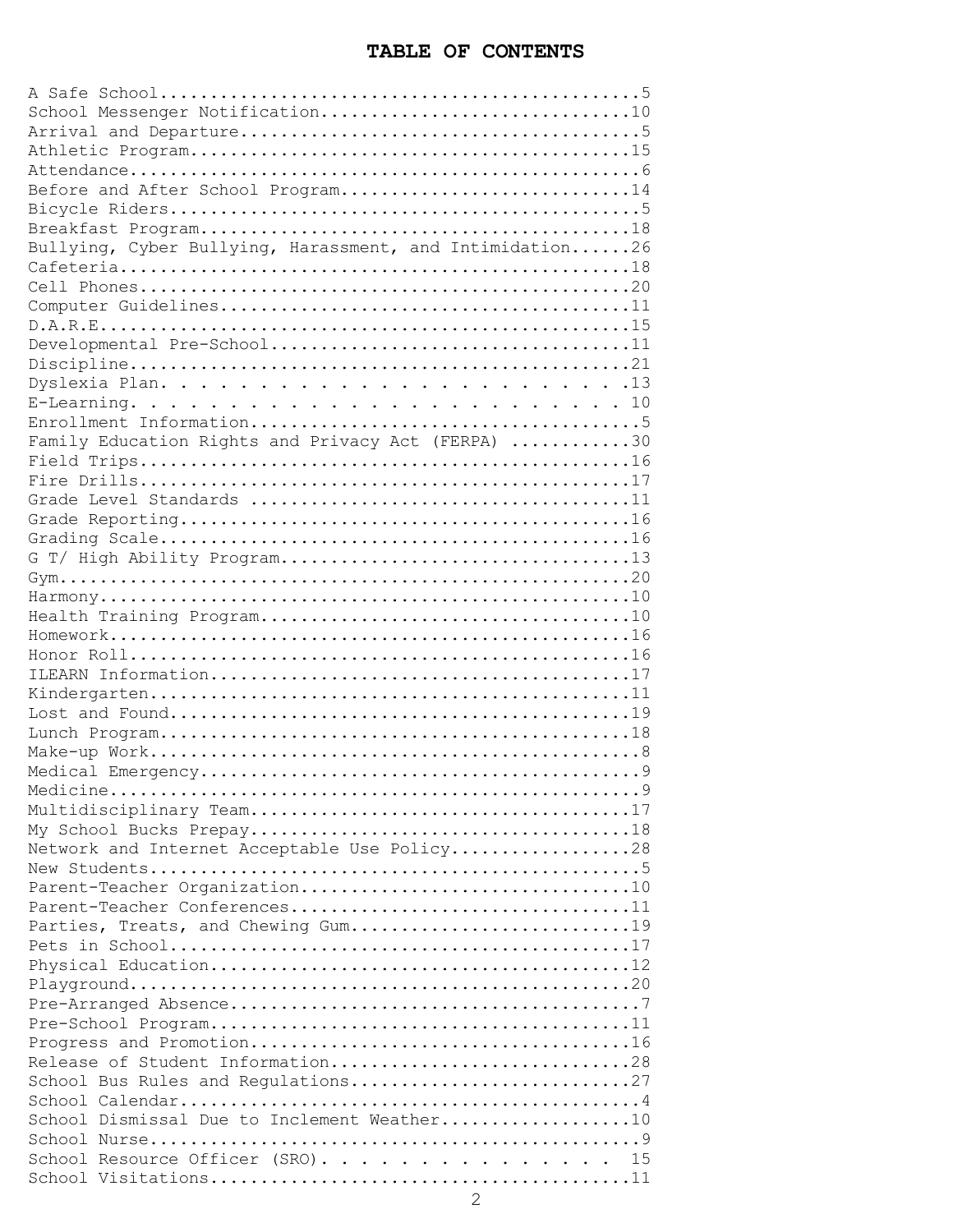| Student Record Information (Family Ed. Rights Act) 28 |
|-------------------------------------------------------|
|                                                       |
| Student Health Service/State Requirements8            |
|                                                       |
|                                                       |
|                                                       |
|                                                       |
| Thorntown Elementary School Improvement Plan17        |
|                                                       |
|                                                       |
|                                                       |
|                                                       |
|                                                       |
|                                                       |
|                                                       |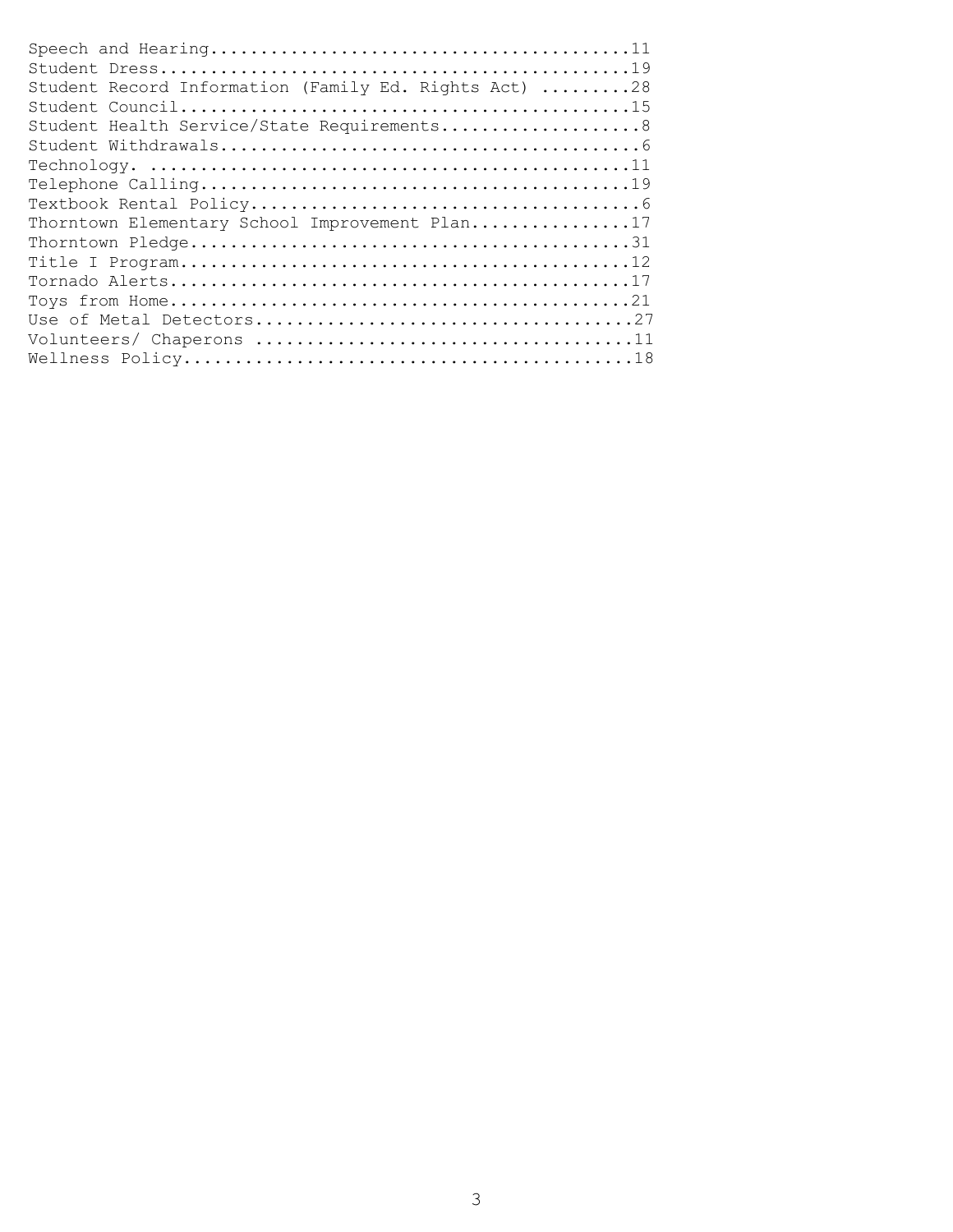# WESTERN BOONE COUNTY COMMUNITY SCHOOL CORPORATION SCHOOL CALENDAR 2021-2022

| August    | 9            | <b>Staff Organization</b>                                 |
|-----------|--------------|-----------------------------------------------------------|
| August    | 10           | <b>Classes Begin for Students</b>                         |
| September | 3            | Mid Term                                                  |
| September | 6            | Labor Day / NO SCHOOL                                     |
| September | 22           | eLearning Day                                             |
| October   | 8            | End of 1 <sup>st</sup> Grading Period                     |
| October   | 18-22        | Fall Vacation / NO SCHOOL                                 |
| November  | 12           | Mid Term                                                  |
| November  | 24           | eLearning Day                                             |
| November  | $25 - 26$    | Thanksgiving Vacation / No School                         |
| December  | 16           | Last Day before Christmas Vacation                        |
| December  | 16           | End of 2 <sup>nd</sup> Grading Period/End of 1st Semester |
| December  | 17           | <b>Teacher Record Day</b>                                 |
|           |              | <b>SECOND SEMESTER</b>                                    |
| January   | 3            | Classes Resume - Begin Second Semester                    |
| January   | 17(Mon)      | Martin Luther King's Birthday / Possible Snow Make Up Day |
| January   | 26           | eLearning Day                                             |
| January   | 28           | Mid Term                                                  |
| February  | $21 - 22$    | Winter Break / Possible Snow Make Up Days                 |
| March     | 11           | End of 3rd Grading Period                                 |
| March     | 28 - April 1 | Spring Break / No School                                  |
| April     | 15           | Mid Term                                                  |
| May       | 25           | End of 4th Grading Period/End of 2nd Semester             |
| May       | 26           | Record - 1/2 Day A.M. - Staff only                        |
| May       | 30           | <b>Memorial Day</b>                                       |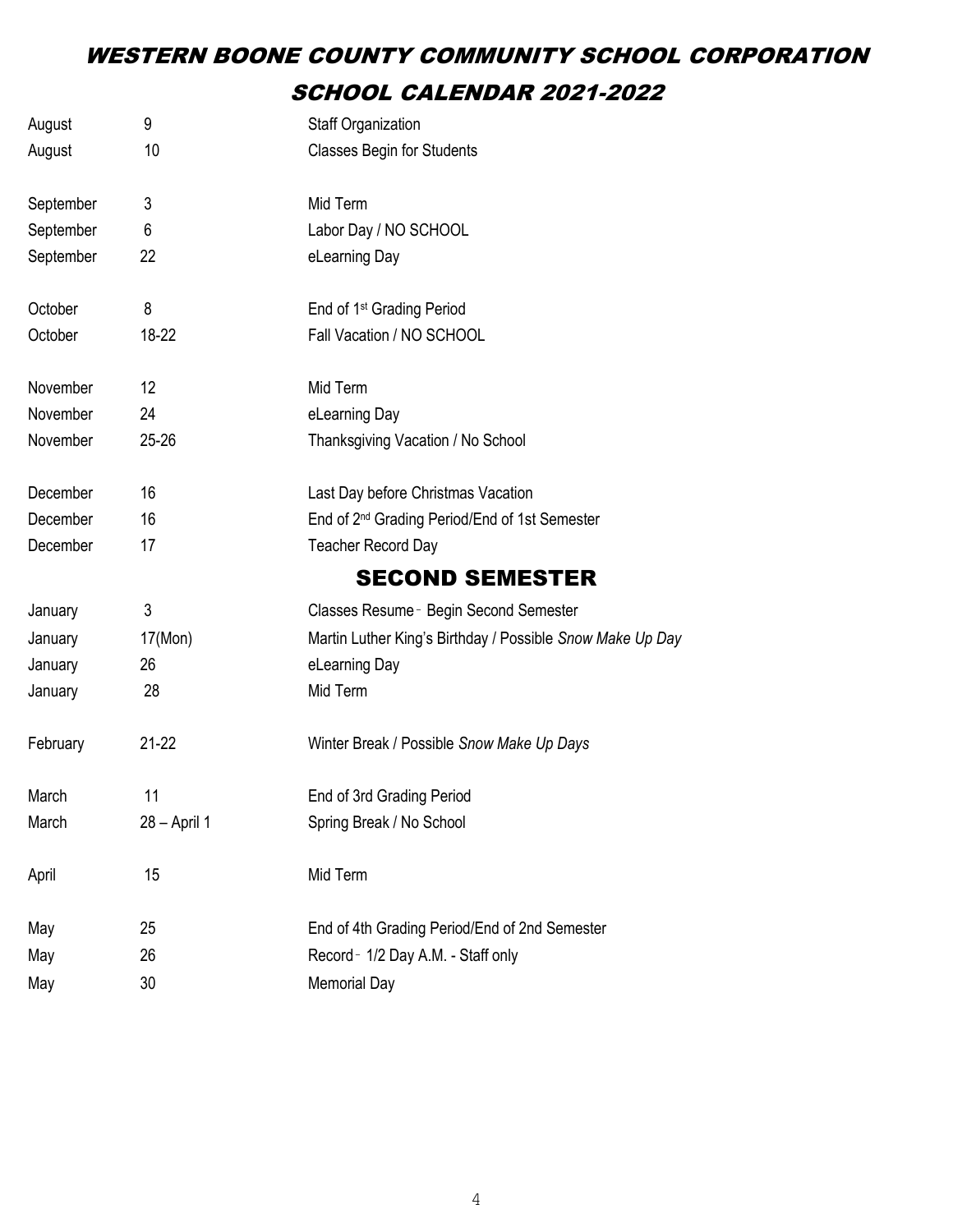## **A SAFE SCHOOL**

A major goal of our school is to provide a safe and secure environment for our students and staff. In order to accomplish this goal, parent help is essential. The following guidelines are in place to help ensure a safe environment. All students, parents, volunteers and visitors must enter the school through the front doors of the building. To ensure the safety of our students, all visitors/parents must sign in at the office upon entering the building. You will be given a badge to wear that identifies you by name and indicates your reason for being in the building**.** If you are planning to visit your child's classroom, pre-communication with the teacher/school is recommended. Other rules concerning safety are found later in the handbook. Our school has a current crisis response plan in place and practiced each semester.

Thorntown Elementary School is a SMOKE FREE School and campus. For the purposes of this policy "use of tobacco" shall mean all uses of tobacco, including a cigar, pipe, snuff or any other matter or substance that contains tobacco. To protect students and staff who choose not to use tobacco from an environment noxious to them, the Board prohibits the use of tobacco in school buildings, on school grounds, in school vehicles, or at any school-related event. BP-1350

#### **ARRIVAL AND DEPARTURE**

We appreciate your cooperation with arrival and dismissal procedures. The priority is getting kids to and from school safely and it takes all of us to make that happen.

Vine Street is closed to car traffic before and after school, and this is our designated safe zone for students walking and biking to or from school. All students who are walking or biking to school should utilize Vine Street and only cross at the designated crossing supervised by the crossing guard.

Arrival - Students should not arrive prior to 7:30. The doors will open at 7:40, so encourage them to come as close to 7:40 as possible. The tardy bell rings at 7:55. If you have students who catch the bus to Western Boone, they need to board the bus at 7:40. Buses will not be stopped for students to board once they have started their engines to pull away from the school.

Arrival and Dismissal procedures are subject to change throughout the duration of our school construction project. We appreciate your understanding during this time.

#### **ENROLLMENT INFORMATION**

At the beginning of each year, the student information database is updated with new or changed information. It is extremely important that you continue to report to us during the school year any changes in phone numbers or names and numbers to contact in case of emergencies. Please review this information with your child.

#### **NEW STUDENTS**

Thorntown Elementary extends a warm welcome and a hope that together we may accomplish the educational goals and desires we have for your child. According to IC 20-8.1-3-17, each public school shall require a student who initially enrolls in the school after July 1, 1989, to provide:

- 1. The name and address of the school the student last attended, if any.
- 2. A certified copy of the student's birth certificate or other reliable proof of the student's date of birth (i.e. Social Security card)
- 3. Proof of current immunizations

(a) If proof of immunization or a religious waiver is not provided within twenty (20) days of school the child will be excluded from school

(b) If records appear to be inaccurate or fraudulent; the school shall notify the Indiana Clearinghouse for information on missing children under IC 10-1-7 and determine if the child has been reported missing.

4. Proof of Residency

#### **TEXTBOOK RENTAL POLICY WILL BE ESTABLISHED AFTER THE JUNE BOARD MEETING**

Under Indiana law, textbooks are adopted for a period of six years. The rental fees for textbooks are based on the cost of the textbooks and consumable materials the students are using. The textbooks we use are chosen from a list of possible choices that we receive from the State Department of Public Instruction. In most cases there will be several companies from which we make our selection of textbooks. Fee amounts will be posted in Harmony Family Access.

\*All checks must have a drivers' license number on them before the school corporation can accept them.

Payment during registration may also be made via a MasterCard, Visa or Discover Debit or Credit card. Payment cannot be made with an American Express card.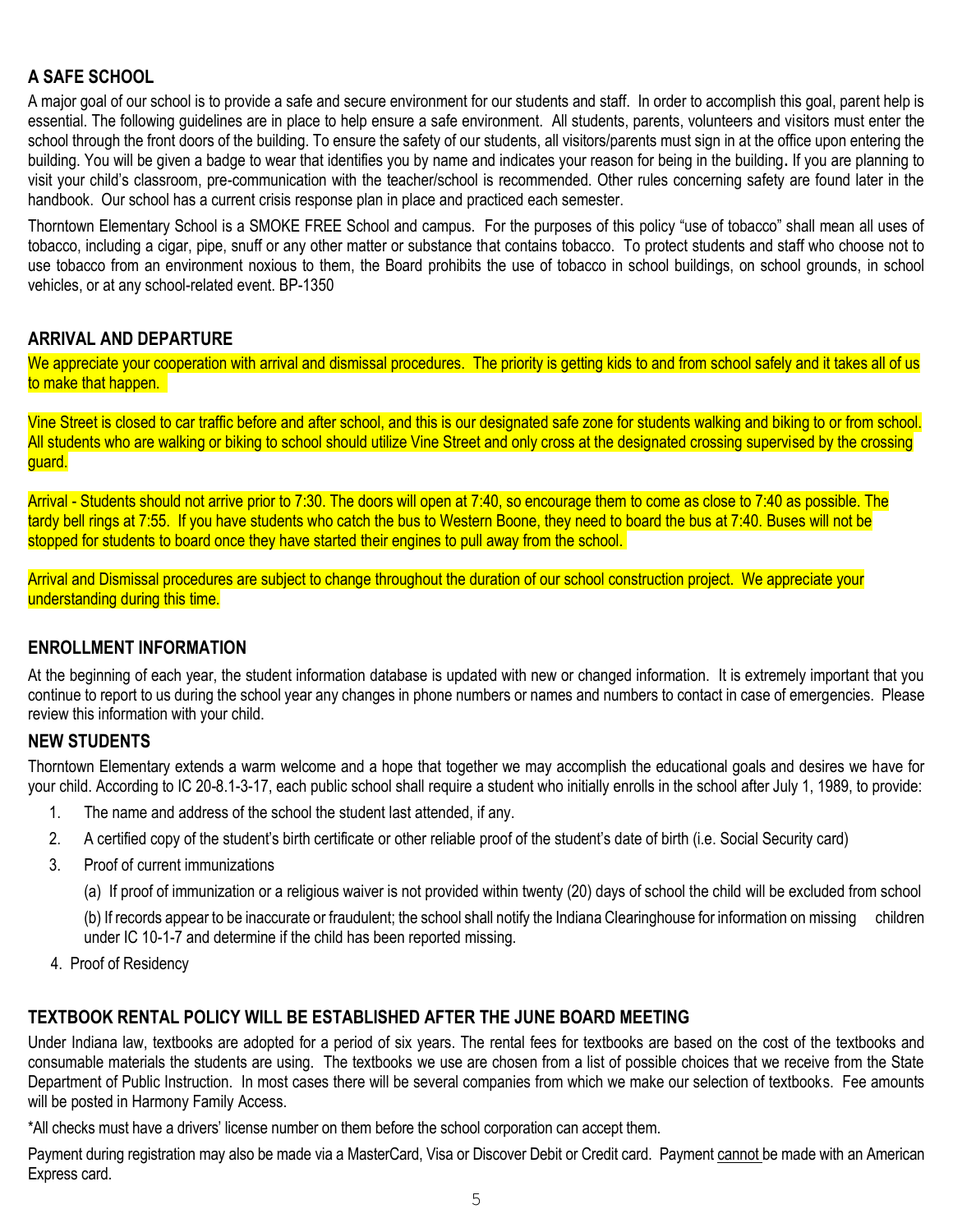## REFUND SCHEDULE

- 1. If a student withdraws before Nov. 1, 75% of the total book fee will be refunded.
- 2. If a student withdraws on or after Nov. 1, and on or before the last day of the first semester, 50% of the total charge will be refunded.
- 3 If withdrawal is after the 2nd semester starts and on or before Mar. 1, 25% of the total charge may be refunded.
- 4. No refunds will be issued after Mar. 1.

#### REDUCED CHARGES

- 1. If a student enrolls before Nov. 1, 100% of the total charge may be required.
- 2. If a student enrolls on or before Nov. 1, and before the end of the 1st semester, 75% of the total charge may be required.
- 3. If a student enrolls during the 2nd semester and on or before Mar. 1, 50% of the total charge may be required.
- 4. If a student enrolls after Mar. 1 30% of the total charge may be required.

If a student during the school year damages a textbook beyond normal use, the student may be asked to pay the replacement cost of the textbook.

#### **STUDENT WITHDRAWS**

If your family is moving to another School Corporation, you must sign a record release form in the school office. You will receive a pupil withdrawal and transfer form indicating the grades and attendance of your child at the time of withdrawal. All textbooks, workbooks, library books, and material belonging to the school must be returned before leaving. Also, all fees owed the school must be paid.

#### **WESTERN BOONE ATTENDANCE POLICY**

SPECIAL NOTE: Additional information may be available to guide our response to attendance/absences (based on our county's response to COVID or other community health needs).

Students are expected to be in attendance every day unless there is a very good reason to be absent. Students are allowed no more than 8 absences each semester. There are certain absences that will not count toward the eight-day limit. Please see section A below. Each absence is either excused (documented) or unexcused (undocumented). Any student who is absent the entire day is not allowed to attend any extracurricular activities without prior permission from the administration.

**Section A (Excused by law)**

- 1. Service as a page for the Indiana General Assembly IC 20-33-2-14
- 2. Service in a precinct election IC 20-33-2-15
- 3. Active duty with the National Guard/Air patrol IC 20-33-2-17-17.2
- 4. Subpoenaed by a court IC 20-33-2-16
- 5. Attendance at State Fair for educational purposes IC 20-33-2-17.7
- 6. Educationally related non-classroom activities i.e., field trips IC 20-33-17.5
- 7. Attendance for religious instruction IC 20-33-2-19

#### **Section B: (Certified or Excused with Documentation)**

Excused By Law or Documented Absences will not count toward the undocumented 8-day limit. Documentation is defined as any approved document provided to the school containing information outlining the reason for the absence.

Types of approved documentation:

- 1. Doctor's note
- 2. Court Documentation
- 3. College Visit Brochures (All College visits must be pre-arranged)
- 4. Funeral Program
- 5. Other: Documentation not listed may be approved at the school's discretion

**ANY** absence where documentation is not provided will be considered **undocumented. Parent notification for a student who is ill is considered undocumented unless documentation from a physician is provided within 24 hours.** Administrative consideration may be given when an extenuating circumstance would indicate that it would be in the best interest of the student and/or school. The Administration has final approval in this policy and the administrative procedures followed. Other absences not listed above, including truancies, may be considered unexcused absences.

#### **Attendance Procedures:**

1. If a student must be absent, the parent or legal guardian shall call Thorntown Elementary at 485-2447 and inform the school of their child's absence. During non-school hours the parent or legal guardian may call the Attendance Hotline at 485-2447 and leave a message of their child's absence.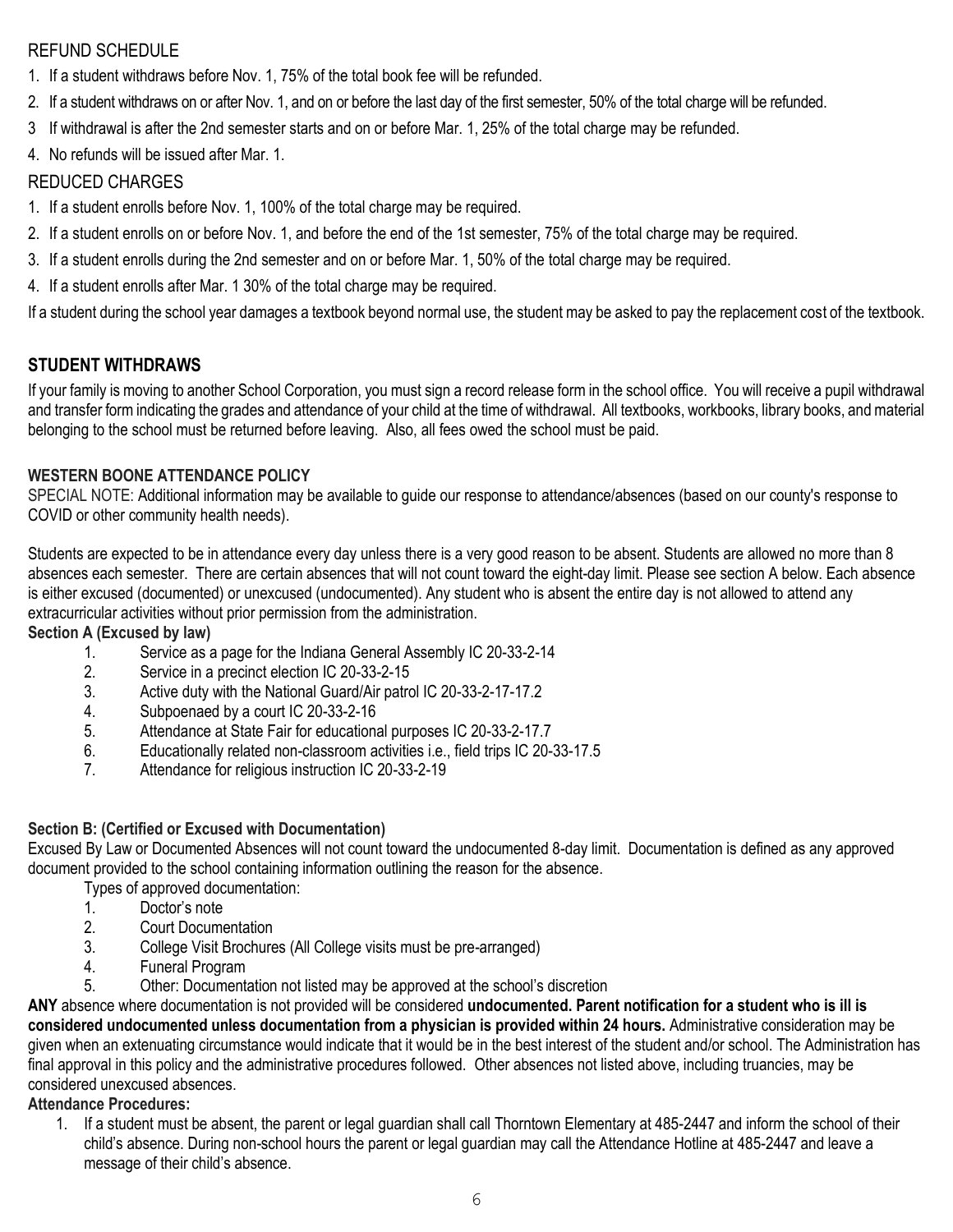- 2. Absent students whose parents have not called the school the day of their absence will be called or receive a home visit by the School Resource Officer.
- 3. When calling the office, please wait for voice instructions to be completed. All phone calls not accompanied by documentation will be considered undocumented.
- 4. All documentation must be provided within 24 hours of the absence, or it will be considered undocumented.

#### **Students Leaving the Building during the School Day:**

- 1. The parent or guardian must sign the student out when leaving the building and sign in at the main office when returning to school during the same school day. Students must provide documentation upon returning to school.
- 2. Parents must come into the main office when picking up students who leave during the school day.

#### **Prearranged or Extended Absences:**

If a student is going miss school for a planned absence, parents/guardians must have the absence acknowledged by completing the prearranged absence form (from the main office) at least one week in advance of the function. Prearranged or extended absences will be counted as undocumented, except in cases where a medical leave of absence is necessary and documented. For absences for reasons other than medical recovery, work will be provided upon the student's return and will need to be completed at home and returned within one week.

#### **Tardies, Appointments, and Attendance Recording:**

A student who is tardy to school in the morning must report directly to the main office to receive an admit slip. A tardy is defined as a student not being in his/her assigned seat when the bell rings for class to begin at 7:55. Tardy refers to a student arriving between 7:55 – 9:55 AM or leaving between 12:40-2:40 PM. Attendance records will reflect a ½ day absence when a student misses more than 2 hours of a school day. Attendance records will reflect MDD (mid-day dismissal) when a student is out of the building less than 2 hours within the middle part of a school day.

#### **Chronic Absenteeism:**

Recently IC 20-20-8-8 was amended to define habitual truancy to include students absent ten (10) days or more from school within a school year without being excused or without being absent under a parental request filed with the school. Chronic absenteeism includes students absent from school for ten percent (10%) or more of a school year for any reason. Students who are habitually truant or chronically absent may be reported to the intake officer and the Department of Child Services.

#### **Chronic Absenteeism Procedures:**

- 1. Upon the 4<sup>th</sup> unexcused absence, parents will receive a letter informing them of the student's status and to clarify the district attendance policy.
- 2. Upon the  $8<sup>th</sup>$  unexcused absence, parents will be notified by mail that the student has reached the 8-day limit per our attendance policy.
- 3. Upon the 10<sup>th</sup> unexcused absence, a report will be filed with the Boone County Sheriff's Department and the Department of Child Services.
- 4. Upon the 18<sup>th</sup> absence, a report will be filed with the Boone County Sheriff's Department and the Department of Child Services.
- 5. 10% Absenteeism Rule Any time a student is absent 10% of the school year without extenuating circumstances, a report will be filed with the Boone County Sheriff's Department and the Department of Child Services.

#### **MAKE UP WORK**

In most cases, student materials can be picked up from school by 8:30 am, the morning of an absence. Teacher will be notified that the child will be out and whether the child is well enough to participate in virtual instruction. Students who are ill and unable to participate in the virtual lessons will have one day for each day of their absence to complete and return make up work.

#### **STUDENT HEALTH SERVICES STATE REQUIREMENTS**

The school maintains health services for all children so they may attend school with the best physical, mental, and emotional health conditions attainable to facilitate learning. Students who enter school for the first time, whether preschool, kindergarten or first grade, are requested to have a completed physical and dental examination.

#### **BIRTH CERTIFICATE AND CURRENT IMMUNIZATION RECORD REQUIRED**

The state requires a certified copy of the student's birth certificate and a copy of the child's current immunizations to be on file in our student records.

## **IMMUNIZATION POLICY**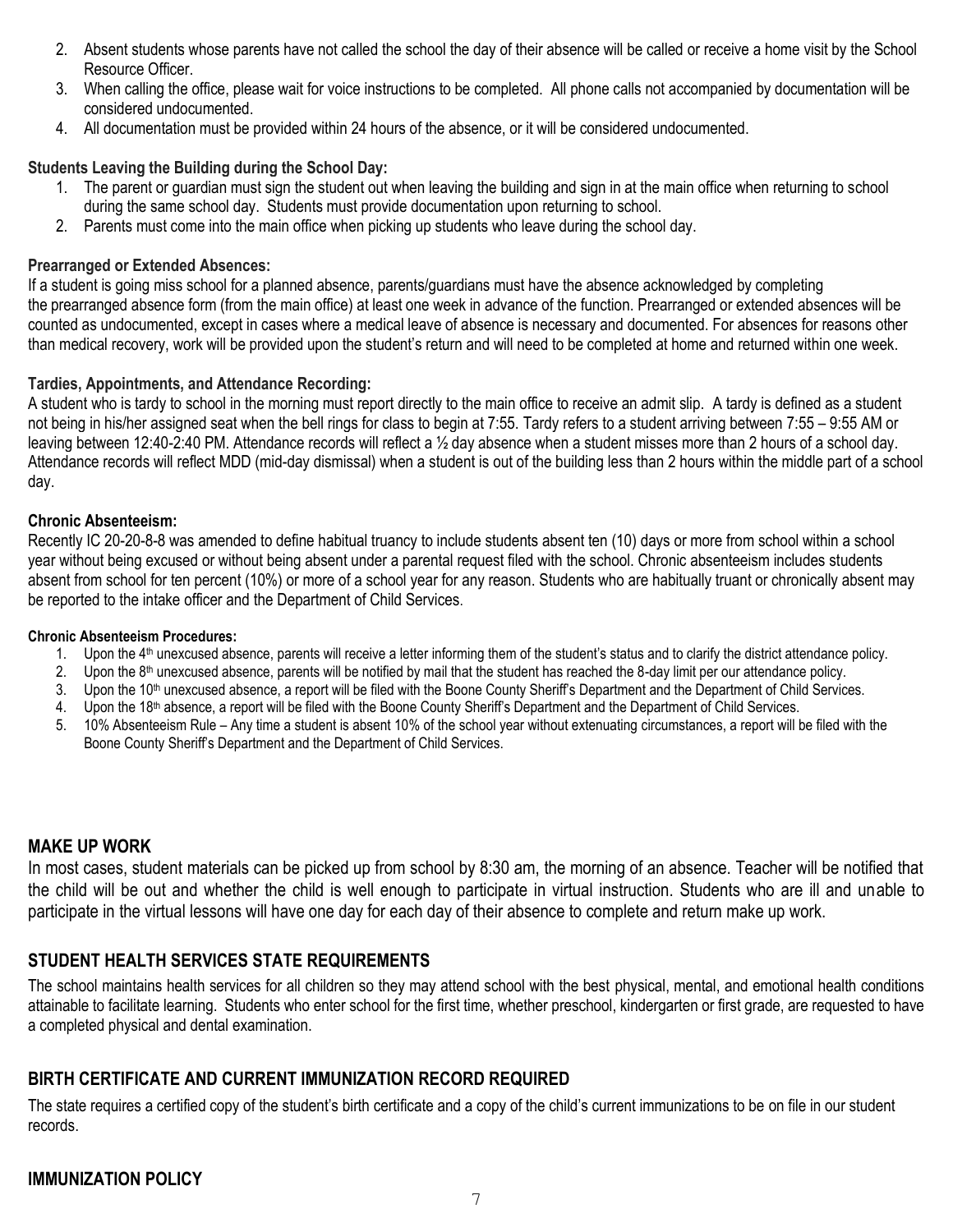All children in K-12 need to have 2 doses of MMR & Varicella vaccine and should be vaccinated against Hepatitis B. Current Indiana State Dept. of Health Requirements listed below:

|                     | $3-5$                    | K                        |                | $\overline{2}$ | 3              | 4              | 5                        | 6              | 7              | 8              | 9              | 10             | 11             | 12             |
|---------------------|--------------------------|--------------------------|----------------|----------------|----------------|----------------|--------------------------|----------------|----------------|----------------|----------------|----------------|----------------|----------------|
|                     | Year Olds                |                          |                |                |                |                |                          |                |                |                |                |                |                |                |
| DTaP/DTP/DT/Td*     | 4                        | 5                        | 5              | 5              | 5              | 5              | 5                        | 5              | 5              | 5              | 5              | 5              | 5              | 5              |
| Polio <sup>**</sup> | 3                        | $4***$                   | 4              | 4              | 4              | 4              | 4                        | 4              | 4              | 4              | 4              | 4              | 4              | 4              |
| Measles             |                          | $\overline{2}$           | $\overline{2}$ | $\overline{2}$ | $\overline{2}$ | $\overline{2}$ | $\overline{2}$           | $\overline{2}$ | $\overline{2}$ | $\overline{2}$ | $\overline{2}$ | $\overline{2}$ | $\overline{2}$ | $\overline{2}$ |
| Mumps               |                          | $\overline{2}$           | $\overline{2}$ | $\overline{2}$ | $\overline{2}$ | $\overline{2}$ | $\overline{2}$           | $\overline{2}$ | 2              | $\overline{2}$ | $\overline{2}$ | $\overline{2}$ | $\overline{2}$ | $\overline{2}$ |
| Rubella             |                          | $\overline{2}$           | $\overline{2}$ | $\overline{2}$ | $\overline{2}$ | $\overline{2}$ | $\overline{2}$           | $\overline{2}$ | $\overline{2}$ | $\overline{2}$ | $\overline{2}$ | $\overline{2}$ | $\overline{2}$ | $\overline{2}$ |
| Hepatitis B-        | 3                        | 3                        | 3              | 3              | 3              | 3              | 3                        | 3              | 3              | 3              | 3              | 3              | 3              | 3              |
| Varicella ∞         |                          | $\overline{2}$           | $\overline{2}$ | $\overline{2}$ | $\overline{2}$ | $\overline{2}$ | $\overline{2}$           | $\overline{2}$ | $\overline{2}$ | $\overline{2}$ | $\overline{2}$ | $\overline{2}$ | $\overline{2}$ | $\overline{2}$ |
| <b>Hepatits A</b>   | 2                        | 2                        | $\overline{2}$ | 2              | $\overline{2}$ | $\overline{2}$ | ۰                        | $\overline{2}$ | $\blacksquare$ | -              | -              | -              | ۰              | $\overline{2}$ |
| Tdap                | $\overline{\phantom{0}}$ | -                        | -              |                | ۰              | ۰              | $\overline{\phantom{a}}$ |                | ٠              |                |                |                |                |                |
| MCV4                |                          | $\overline{\phantom{0}}$ |                |                | -              |                | $\overline{\phantom{a}}$ | 1              | 1              |                |                |                |                | $\overline{2}$ |

Indiana State Department of Health School Immunization Current Requirements

\*Four doses of DTaP/DTP/DT are acceptable if the fourth dose was administered on or after the child's fourth birthday.

\*\*Three doses of polio vaccine are acceptable if 3<sup>rd</sup> does was administered on or after the child's fourth birthday and the doses are all IPV or all OPV.

\*\*\*The 4<sup>th</sup> dose of polio vaccine must be administered on or after child's fourth birthday.

~Two dose alternative adolescent schedule (Recombivax HB given at age 11-15 years x 2 doses) is acceptable if properly documented.

∞Physician documentation of disease history, including month and year, is proof of immunity for preschool – 6th grade students. A signed statement from the parent/guardian indicating chicken pox history of disease, including month and year is required for children in grades 7-12.

#### **SCHOOL NURSE**

A school nurse is in our building every day of the week. The school nurse is on call for medical emergencies.

In cases of medical emergencies, every effort will be made to first contact a parent or guardian of the child. If this is not possible or if, in the opinion of school officials, immediate action is required, emergency ambulance services will be called.

#### **STUDENT ILLNESS**

- 1. A child with an illness that prevents the child from feeling well enough to participate in the usual activities and routines should not be sent to school. This would include fever over 99.6 degrees, vomiting, diarrhea, excessive coughing or runny nose, or extreme fatigue.
- 2. At school, if your child's temperature reaches 100.0 degrees, vomiting occurs, or he/she is unable to participate in the usual activities and routines because of illness, we will contact you. Keep contact information current.
- 3. Do not send your child back to school until they have been without a fever or fever reducing medication for 24 hours. Your child needs this time to recuperate from the illness.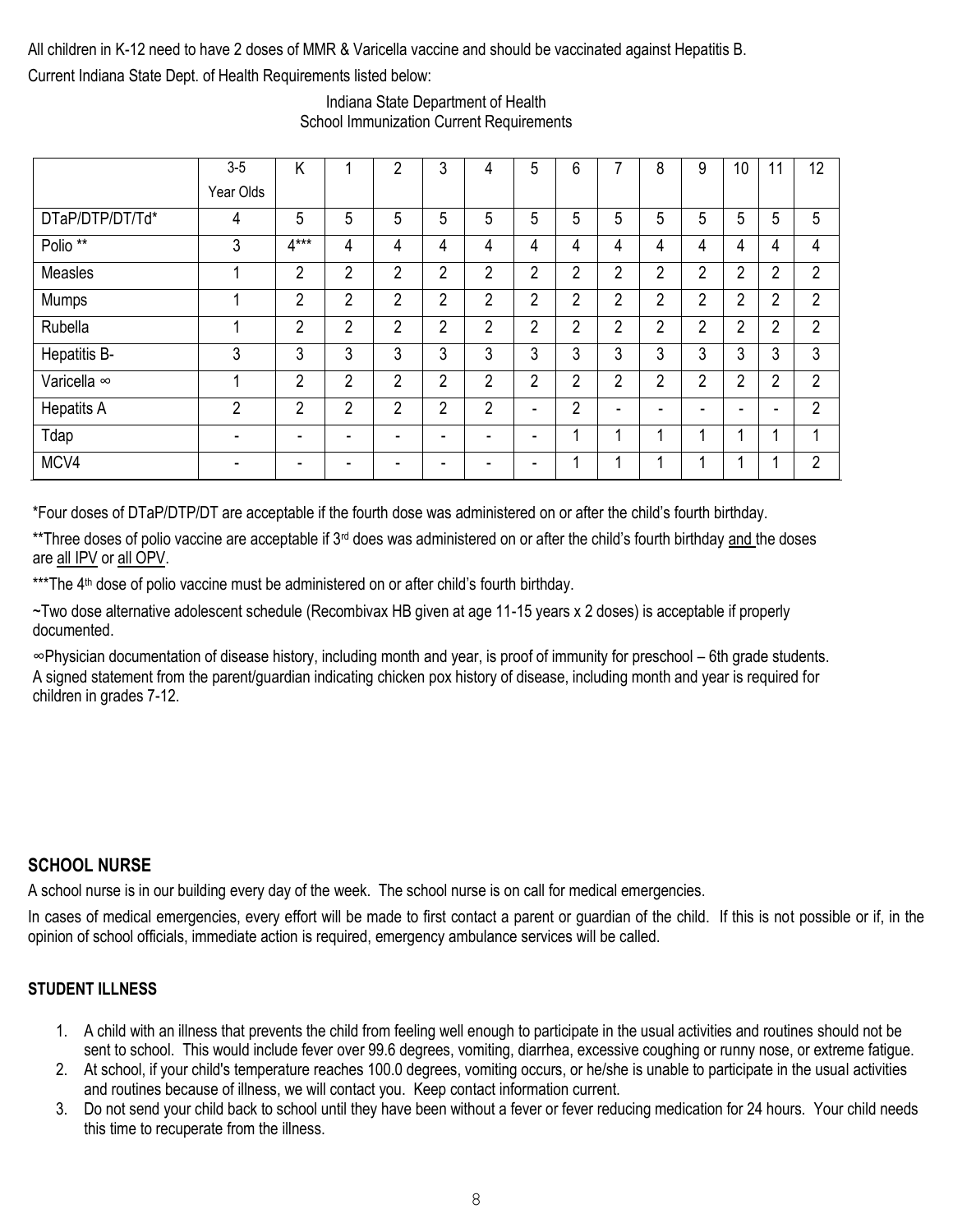These guidelines are based on recommendations by the American Academy of Pediatrics. For the 2021-2022 school year Western Boone Schools will follow the recommendations provided by the CDC and Boone County Health Department in regards to the prevention and response to COVID-19.

## **MEDICATIONS**

To protect the health and welfare of children and school staff members alike, Indiana laws require that school personnel observe certain safeguards in administering prescription medication to pupils. If we are to administer prescription medicine to your child, the following procedures will be observed:

- 1. We must have written request of the parent/guardian or physician.
- 2. Medication that is brought to school must be checked in with authorized school personnel at your child's building.
- 3. Medication must be in the original container from the pharmacist with directions on when it is to be taken and how much to give**.**
- 4. Continuing long term medication must be re-verified at the beginning of each school year.

Non-prescription medication will be given or dispensed by the school nurse or other school personnel ONLY upon written request of the parent/guardian, which must include the specific instructions for administration.

#### WE CANNOT ASSUME RESPONSIBILITY FOR MEDICATION UNLESS THESE PROVISIONS ARE FOLLOWED.

We do stock Tylenol, Ibuprofen, Benadryl, Tums and Cough Drops for occasional minor aches and pains. If you want your child to receive these over the counter medications as needed, permission is indicated on the student information sheet- not as a separate permission form. These student information sheets will be kept on file in the office and are only good for the current school year.

#### POLICY FOR MEDICATION SENT TO SCHOOL

To protect the health and welfare of children and school staff members alike, Indiana law requires that school personnel observe certain safeguards in administering medications to students. This includes:

- 1. Only those medications that are medically necessary during the school hours for a student's attendance should be sent to school. All medication must be checked in with authorized school personnel. No student will be allowed to keep medication with them during the school day. (Exceptions-see # 4)
- 2. If prescription medication is required during the school day, we must have a written request of the parent/guardian or physician. Medication must be in the original container with the prescription label giving directions on when it is to be taken and how much is to be given. **Parents are responsible for transporting the medication.**
- 3. Tylenol tablets, Ibuprofen tablets, antacids and throat lozenges are available for occasional and unexpected discomforts during the school day. Parent permission is obtained at registration and is for the current school year only. Other non-prescription medications will be provided by and dispensed only upon written request of parent/guardian. These medications must be in the original container with specific instructions for administration.
- 4. A student with a chronic medical condition may possess and self-administer medication (Insulin, inhalers, Epi-pen) for their condition at school, at any school related activity, or on the school bus if the following conditions are met:
	- a. The student's parent has filed an authorization with the student's principal to self- possess and self-administer the medication.
	- b. A physician states in writing that:
		- i. the student has a medical condition that requires urgent/emergency administration of the medication
		- ii. the student has been instructed in how and when to administer the medication.

## **HEALTH TRAINING PROGRAMS**

Social Health also presents films and discussion on physical maturation for boys and girls, in grades 4, 5, and 6. Notices will be sent home with the students notifying the parents as to the date and time of the maturation film and discussion. If any parent objects or wishes to preview the material, please notify school administration.

## **E-LEARNING DAYS**

Western Boone County Community School Corporation will be utilizing eLearning Days for both planned and inclement weather days. Planned days will be used to provide staff development, whereas inclement weather days will be unscheduled and determined as necessary. For inclement weather eLearning days, parents will still be notified by 6:00 AM. Students will be recorded as present when school work is completed within five school days. Students will receive full participation points or the grade earned if completed within five school days. No participation points or grade will be issued if the work is not completed within 5 school days.

## **SCHOOL DISMISSAL DUE TO INCLEMENT WEATHER**

School will remain open in Western Boone each school day unless inclement weather conditions bring about a crucial safety hazard to students getting to and from school. Officials will determine as early as possible if the schools are to be closed.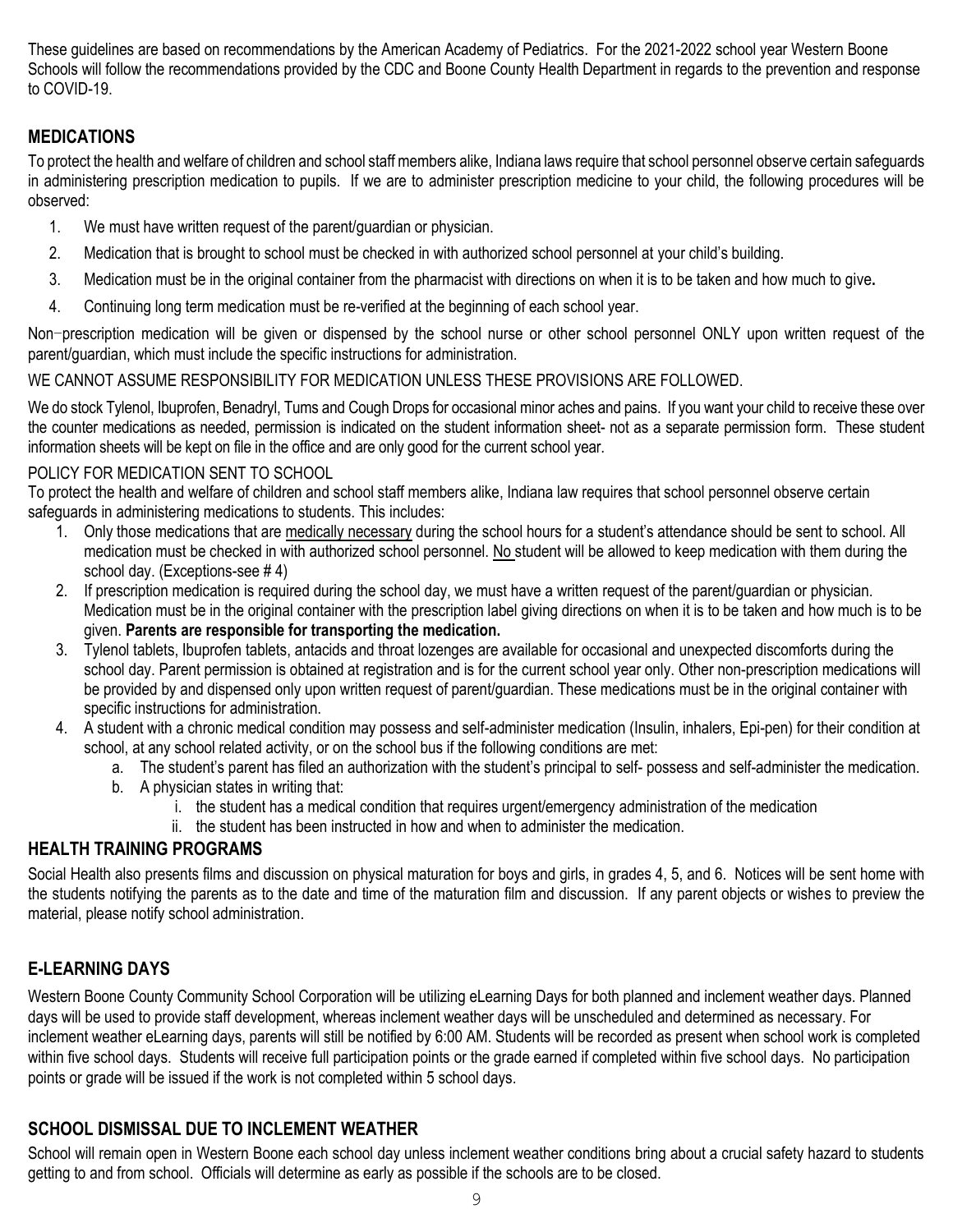Parents will be contacted via the Student Notification System. Weather delays and closing are also posted on our school website and on Twitter. If severe weather conditions arise during the school day, the bus drivers will be notified and plans for dismissal will be made. However, at these times telephone lines often are jammed and communication is difficult. The radio stations will be alerted with an announcement. Parents are urged to make arrangements in advance for such an emergency that would involve their children**.** 

When weather is bad, but not severe enough to close schools, buses will be traveling slower than usual and may be behind schedule. If more than ten minutes late, it is suggested that parents check the radio to see if schools are closed. It is possible that on a given day one road might be blocked when the other roads are accessible. In this case the bus driver may not attempt to drive that section of the route. Students who are missed because the road is blocked will not be counted absent on the day that the bus driver could not pick them up.

Procedures to be followed for extra-curricular activities due to inclement weather:

Morning Delay in School- No morning practices

Early Dismissal of School- No practice or games.

- Determination time in the morning will be no later than 6:00 a.m.
- Discretion of the Superintendent will be used when unusual circumstances arise.

#### **School Messenger Notification System**

The School Messenger Notification System is a web-based system that allows Western Boone School officials to send immediate notification of emergency information of official information to all home telephones, cell phones, or email addresses in a matter of minutes to all subscribed parents and patrons. Upon enrollment at WB school, the parent is automatically subscribed to the School Messenger system. To unsubscribe, parents may notify the school office.

School Messenger will also deliver text messages with important information about upcoming events, school closings, safety alerts, and more. You can participate in this free service by sending a text message 'Y' to school's short code number, 67587. You can opt out of these messages at any time by simply replying to one of our messages with "stop".

#### **HARMONY**

Harmony gives you and your children secure access to limited information contained in the school's Student Management System, so you can see important information that is specific to your child's performance and conduct in class, grades, attendance, and so forth. You will also be able to communicate with school staff via email, whenever you need to. Parents and guardians can create a Family Access account, including user ID and Password. For assistance, please call the Thorntown office at 765) 485-2447

#### **PARENT-TEACHER ORGANIZATION**

The Thorntown PTO is a nonprofit organization of parents and teachers interested in the education and development of students. PTO sponsors fundraisers and special events for students and families throughout the year. Profits are used to support many activities and to help purchase school equipment. Most events are announced through newsletters or via Harmony. Watch for ways you can be involved in your child's school and please volunteer. Students benefit more when everyone supports PTO.

#### **PARENT TEACHER CONFERENCES**

Parent-Teacher conferences are scheduled for October 11<sup>th</sup> and 13<sup>th</sup> from 3:30 to 7:30PM. All parents and quardians are encouraged to attend.

#### **SCHOOL VISITATIONS**

Any school visitors should be scheduled in advance. When visiting, we would request that cell phones be kept silent. All visitors must provide photo ID, and sign-in through Safe Visitor to receive an identification badge upon entering. Visitors should refrain from bringing younger children or siblings when volunteering at school.

#### **VOLUNTEERS/ CHAPERONES**

We appreciate the tremendous volunteers and chaperones who help our students and staff; however, we need to maintain an environment as safe as possible. To support this, we are requiring anyone who volunteers or chaperones at school functions to have a Limited Criminal History Check, which can be accessed by clicking on the volunteer registration link found on our district webpage.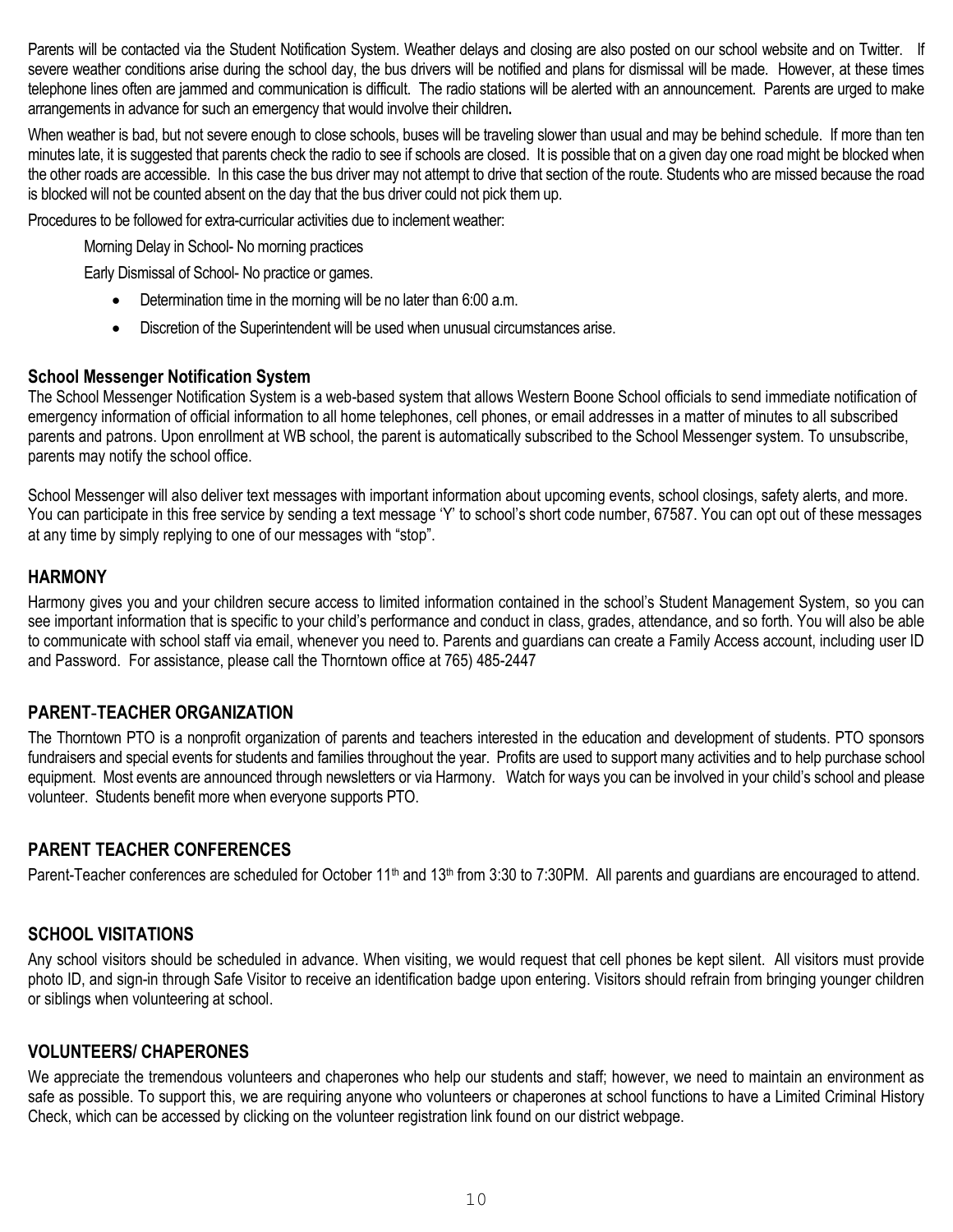## **KINDERGARTEN**

Although kindergarten is not compulsory, it is our hope and desire that eventually 100% of our children will have kindergarten training. Western Boone Community Schools operates a full-day kindergarten program. Students must be five years old on or before Aug. 1 to enter kindergarten. Students turning 5 years old prior to September 1 may be considered for early entry to kindergarten per school board policy SB 6294. Early entry is not guaranteed.

## **PRESCHOOL**

Thorntown Elementary provides a parent-funded preschool program. To be eligible for preschool, students must be 4 years old on or before August 1. Registration information is available by calling the office anytime during school hours.

**DEVELOPMENTAL PRESCHOOL** – This class will be available to students who qualify for speech, occupational, or physical therapy services as determined by a case conference committee. Preschool curriculum focuses on literacy skill instruction and developmentally appropriate learning opportunities. This class will be located at Granville Wells Elementary School.

#### **GRADE LEVEL STANDARDS**

Grade level standards may be accessed by visiting the Indiana Department of Education website- in.gov/doe

#### **SPEECH AND HEARING**

The Speech and Hearing clinician will screen teacher referrals to determine if placement in speech, language and hearing programs would be advantageous to the student.

Audiometric (hearing) screening examinations are administered to students in grades K, 1, 4, new students, and to any student the teacher suspects is having difficulty hearing. A complete audiogram is done yearly for students who have hearing loss. Students failing the screening test the second time are given a complete audiogram and referred for further medical evaluation.

#### **TECHNOLOGY**

Students in grades K-12 are assigned a laptop for use at school each day. Students access technology daily to enhance instruction and learning. Students must follow the instruction of the teacher to ensure proper use and care for the equipment.

Computer use:

- 1. School computers are to be used for educational activities in support of curriculum plans.
- 2. To maintain the privilege of using a school computer, a student must abide by the computer/network usage rules found in our district Acceptable Use Policy (AUP).
- 3. Any student using any computer in the building must be supervised by a teacher.
- 4. Student email access is permitted for educational purposes.
- 5. Chat room and broadcast messages are prohibited.
- 6. No one may log in under someone else's name. Both parties will be found at fault.
- 7. Sharing of passwords is strictly prohibited. Violations will result in loss of computer/network privileges.
- 8. Deleting or altering someone else's files is prohibited.
- 9. Classroom and school rules apply to computer use.
- 10. Students not observing computer safety rules may lose their technology privileges.
- 11. Anyone suspecting illegal or inappropriate use of the internet is to report it immediately to the teacher or school administrator.
- 12. Students that cause damage to school computers by misuse, negligence, or vandalism will be charged for repairs or replacements.

#### **S.T.E.M.**

Western Boone School emphasizes learning in the areas of science, technology, engineering, and math. Students participate in quarterly STEM challenges where they apply the problem-solving process, through collaborative efforts and critical thinking. Students also have an opportunity to participate in extra-curricular activities such as the Robotics Team and Girls Who Code.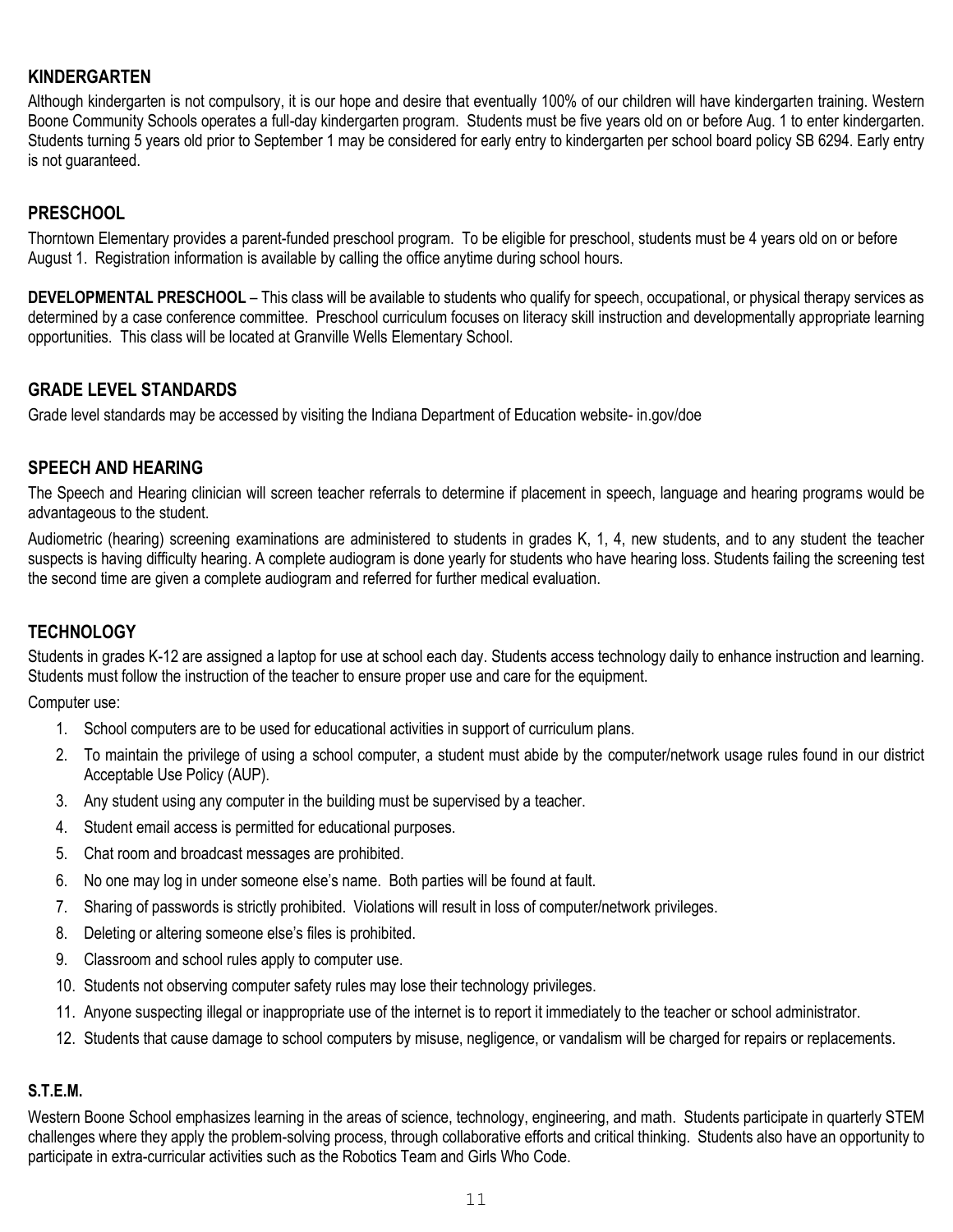## **PHYSICAL EDUCATION**

Physical Education involves a wide variety of physical activities. Each student will have a physical education class on a regular basis. When the classes are held, all students must wear tennis shoes for the child's safety. These shoes do not have to be new but should be left at school for gym use only. Any student without tennis shoes will not be permitted to participate. To prevent loss of instructional time, students will not change clothes for physical education classes.

If a student is to be excused from physical education for any length of time a medical excuse from a doctor will be required.

A doctor's excuse will be required to allow the child to return to physical education if they have had a previous medical note excusing them for this activity.

#### **SCHOOL COUNSELOR**

The school counselor is an important part of our school community. The counselor regularly meets with students individually, in small groups, and with whole classes. Examples of lessons would include:

- College and Career Readiness
- Anti-bullying
- Social Skills
- Academic goal setting
- 6<sup>th</sup> Grade transition to WeBo

The counselor also serves as a part of our crisis response team. If you feel your student could benefit from seeing the school counselor, please contact the office for more information.

#### **TITLE I PROGRAM**

The Title One Program is a federally funded program that provides supplemental instruction intended to help students meet high expectations. All students at Thorntown benefit from small group instruction designed to meet their unique needs. Students are identified for tiered levels of support through achievement test scores and by teacher referral.

The Board of Education endorses the parent involvement goals of Title I and encourages regular participation by parents in the learning programs at Thorntown. The education of children is viewed as a cooperative effort among the parents, school and community. In this policy, the "parent" also includes guardians and other family members involved in supervising the child's schooling.

Pursuant to federal guidelines, the school will develop jointly with parents and distribute a written parent involvement policy.

At the required annual meeting of Title I parents will have opportunities to participate in the design, development, operation and evaluation of the program for the next school year. Proposed activities shall be present to fulfil the requirements necessary to address the requirements of parental involvement.

In addition to the required annual meeting, additional meetings shall be held, at various times of the day and /or evenings, for parents of children participating in support services. The meetings shall be used to provide parents with:

- 1. Information about programs provided under Title I
- 2. A description and explanation of the curriculum in use, the forms of academic assessment used to measure student progress, and the proficiency levels students are expected to meet
- 3. Opportunities to formulate suggestions and to participate, as appropriate, in decisions relating to the education of their children; and
- 4. The opportunity to bring parental comments, if they are dissatisfied with the school's Title I program to the district level

The parents of children identified to participate in supplemental support services shall receive an explanation of the reasons supporting each child's selection for the program, a set of objectives to be addressed, and a description of the services to be provided. Opportunities will be provided for the parents to discuss their child's progress. Parents will also receive guidance as to how they can assist in the education of their children at home.

Each school in the corporation receiving Title I funds shall jointly develop with parents of the children served in the program a "School-Parent Compact" outlining the manner in which parents, school staff and students share the responsibility for improved student academic achievement in meeting State standards.

The "School-Parent Compact" shall:

1. Describe the school's responsibility to provide high-quality curriculum and instruction in a supportive and effective learning environment enabling children in the Title I program to meet the State's academic achievement standards: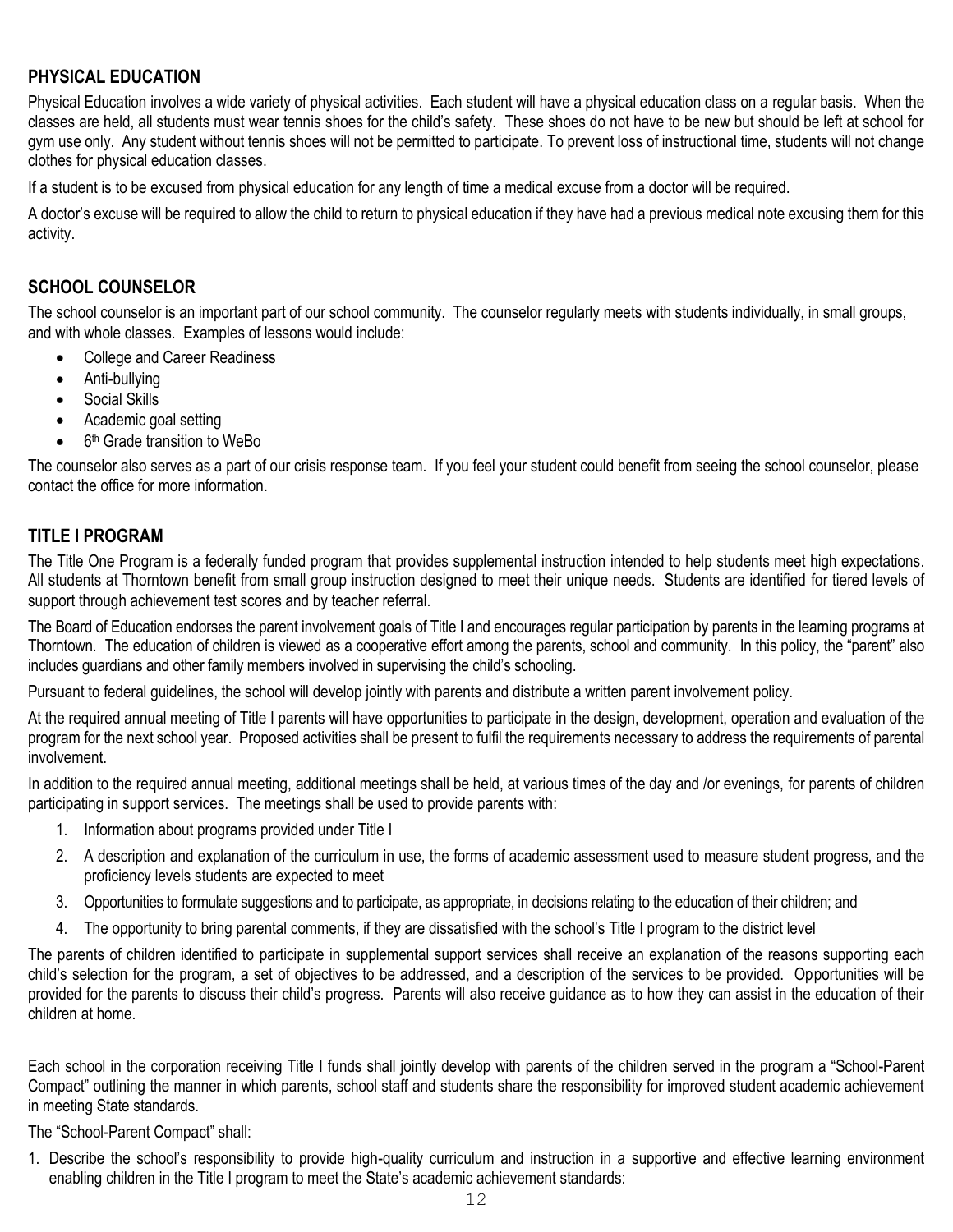- 2. Indicate the ways in which each parent will be responsible for supporting the children's learning, such as monitoring television watching, volunteering in the classroom, and participating, as appropriate, in decisions related to their child's education and positive use of extra-curricular time; and
- 3. Address the importance of parent-teacher communication on an on-going basis, with at a minimum, parent-teacher conferences, frequent reports to parents, and reasonable access to staff.

Legal Reference: 20 U.S.C. 6318

#### **Dyslexia Plan**

In accordance with the Indiana Dyslexia Law, Western Boone Community School Corporation will screen all students in grades K-2 during the first semester of the school year. We will administer the Universal Screening process. This is where students in the above-mentioned grades will be tested in 6 subset categories to determine if they may be "at risk" or "at some risk" for dyslexia.

These 6 subsets will be screened by using a combination of NWEA, Words Their Way, and the Arkansas Rapid Naming Screener (RAN). Once the Universal Screeners have been administered, cut scores will be determined based upon the grade level's performance. We then can identify the bottom 20% of students in each of the grade levels K-2. The bottom 20% will be considered our "at risk" or "at some risk" students.

At this juncture, these students will be placed into an intervention group. The interventions will include but not limited to: Phoneme ID, Letter recognition, Letter sounds, Phonemic Awareness, Rapid recall, and Phonics. After 6-weeks of the above-mentioned interventions these students will be rescreened using the Universal Screeners.

- If students show appropriate growth they will be released from this intervention group.
- If students do NOT show appropriate growth a parent letter will be sent home stating their child needs additional screening and intervention in the areas of phonics and phonemic awareness.

Next, these "at risk" or "at some risk" students will be given the Level 1 screeners from NWEA & Words Their Way. They will then be placed into an intensive intervention group focusing primarily on phonemic awareness and phonics. Again we will have a 6-week cycle of intensive interventions and then rescreen the Level 1 tests.

- If students show appropriate growth on the Level 1 rescreen, they will be released from the intensive intervention group.
- If the student does NOT show appropriate growth they will continue with intensive interventions while an M-team meeting will be planned and a new course of action will be determined.

Universal Screening Potential Schedule: September - 2nd grade; October - 1st grade; November/December - Kindergarten

#### **High Ability/GT Program**

#### **High Ability Belief Statement**

Western Boone County Community Schools are a partnership of school and community that ensures each child has the opportunity to maximize personal academic growth in a safe learning environment. The school and community recognize that not all children learn at the same rate. Some children possess the ability to learn at an advanced level in areas of general aptitude, language arts, and math. We recognize that children who possess advanced intellectual capabilities come from various cultural, ethical, and socioeconomic backgrounds. The corporation will provide curriculum that meets the academic, social, and emotional needs of all *students.*

#### **Student Identification and Qualification**

#### **Multi-Faceted Identification Process**

Western Boone employs a multi-faceted identification process to identify high ability learners.

#### **The following measures will be used to identify students as high ability:**

Terra Nova Achievement Assessment: K-6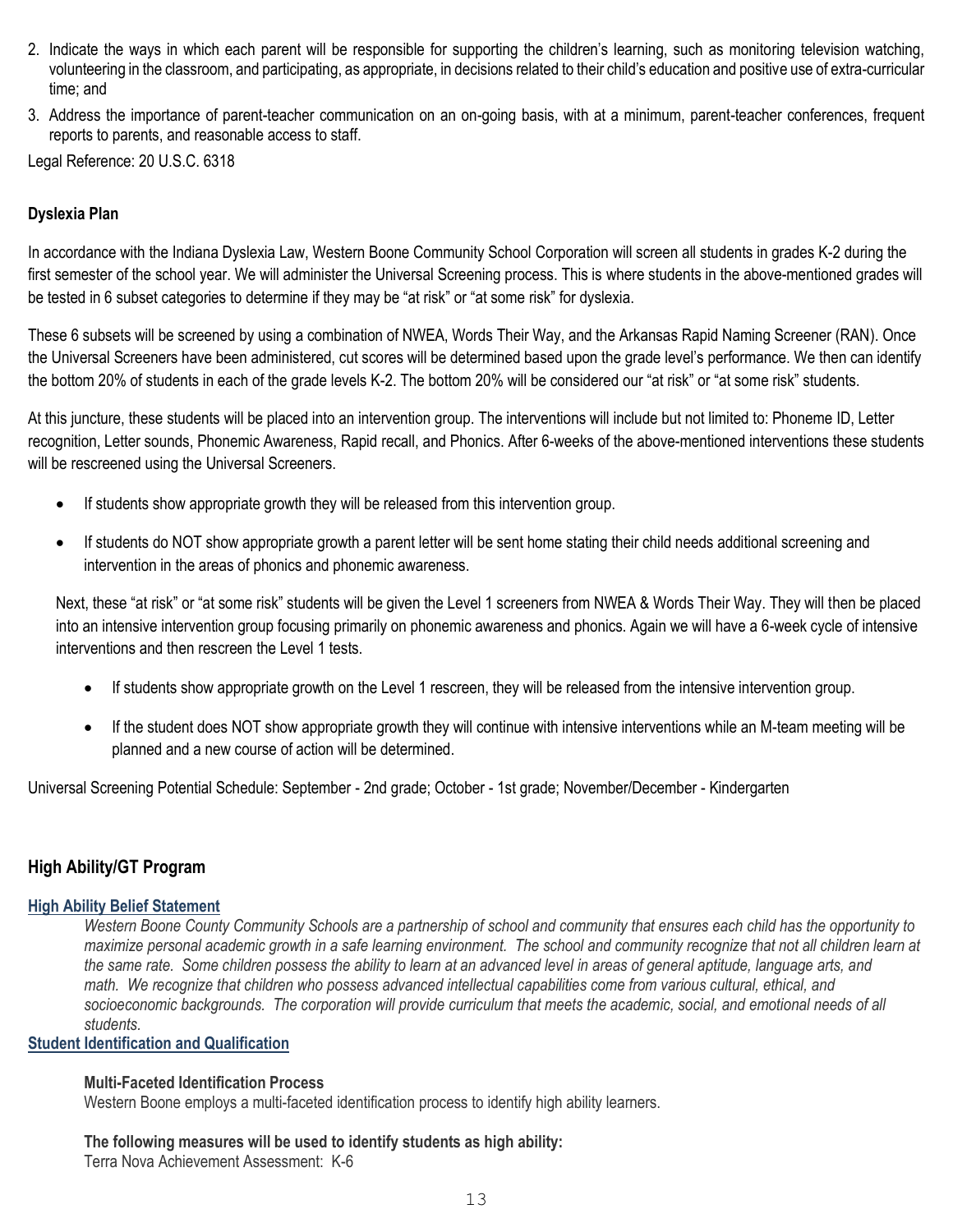CogAt Aptitude Assessment: K-2 OLSAT Aptitude Assessment: 3-9 PSAT: Grades 10-12 Teacher Observation Checklist: K-6

Students who score at or above the 95th percentile in three of four areas are identified as high ability learners.

NWEA assessment scores will serve as a screener for High Ability identification. Based on the results of NWEA assessment scores, students will be considered for additional assessments to evaluate for potential high ability identification. Parents of students selected for additional evaluation will be notified and will be provided an opportunity to permit or decline additional testing for high ability identification.

In addition, students may be considered for evaluation with a teacher or parent request, or if the student is a new enrollee whose school records indicate that the child qualified for high ability programming at the school where the child was previously enrolled.

Students who are identified as high ability in previous grades will be reassessed and must meet the qualification criteria in 5th grade to continue high ability identification.

If a student does not meet the qualification criteria to be identified as high ability, a teacher or parent may submit a formal appeal in writing using the Appeal for High Ability Identification Form available from the school principal.

#### **Appeal Process**

Parents or teachers who wish to appeal a student's high ability identification may do so by obtaining an appeal form from the building principal and returning it to the classroom teacher or high ability resource teacher. Additional student data will be considered during the Appeals Committee meeting. A minimum of three (3) certified members of the BBPC will meet to review the appeal packet and make a determination to recommend admission or denial.

#### **B.A.S.E. PROGRAM**

The Parent Handbook for the Before and After School Experience has been developed to provide parents with information concerning the policies and procedures which govern the program. Mental Health America of Boone County is responsible for the administration and operation of the program with the Before and After School Experience Advisory Committee, the appropriate school personnel, parents, the Lebanon Community School Corporation and the Western Boone County School Corporation. Parents interested in more information about BASE should contact 482- 3020.

Mental Health America in Boone County is a not-for-profit corporation whose objectives are the promotion and development of programs that address the spiritual, emotional, physical, recreational, intellectual and cultural needs of the youth of Boone County and their families. This council has an elected Board of Directors of nine. They have under their direction the Before and After School Advisory Committee.

The program will be located at each of the four elementary schools in Lebanon Community School Corporation and the two elementary schools in the Western Boone School District as enrollment dictates. The program is open to all children enrolled in these elementary schools with priorities given based on family commitments as outlined below. It is nonsectarian and is available without regard to race, color, religion, sex, national origin or handicapping conditions. Questions should be directed to the Business Director or site leader.

#### PROGRAM PURPOSE

The purpose of the Before and After School Experience is to provide a consistent and quality childcare alternative to parents who are unavailable to supervise their children at home before and after school. It is not an academic extension of school even though it is located in the schools. Instead, a more open-ended setting will be provided where the children will be allowed to master their own interests and use free time creatively. There will be mixed age groupings, a variety of choices, homework tutoring, self-help skills, provisions for privacy, and opportunities for physical and emotional release. The program is designed to be a support program for working parents. Priority for enrollment will be given to children from K-3

*\*In the event of inclement weather and school is dismissed early there will be no B.A.S.E program for that day.*

#### **D.A.R.E. PROGRAM**

The Western Boone School Corporation, in conjunction with the Boone County Sheriff Department, is presenting a drug abuse, anti-gang and violence education program at your child's elementary school. The primary emphasis of the program is to assist students in recognizing and resisting the pressures that influence them to experiment with drugs and/or gangs. The program is entitled D.A.R.E. (Drug Abuse Resistance Education).

The curriculum, developed by the Los Angeles Unified School District's Instructional Specialists, will be taught by an officer in uniform and will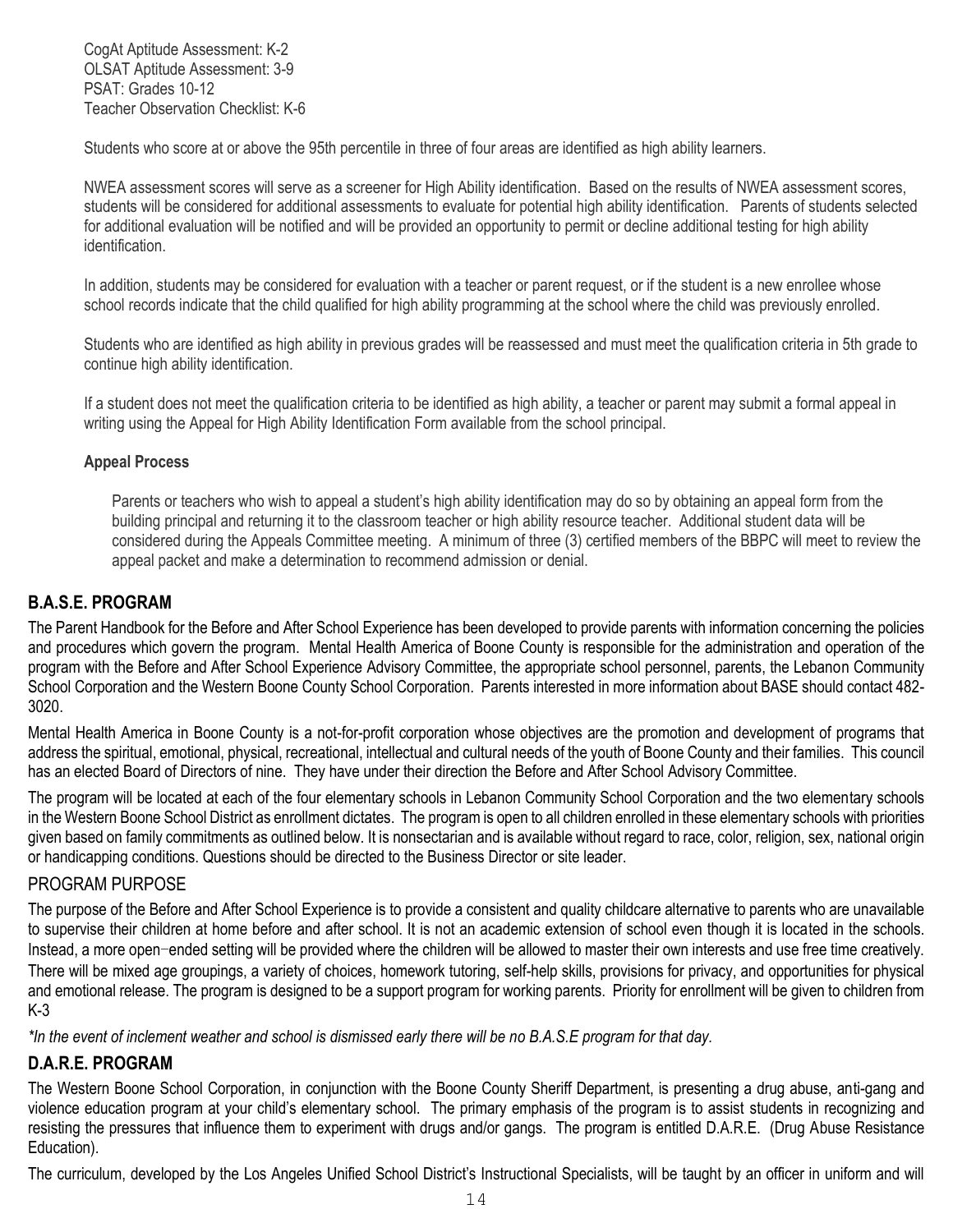cover such topics as how to say no to peers, building self-esteem and alternatives to drug use. For the first and second graders, this will be an introductory four-week course taught once a week for approximately fifteen to twenty minutes per lesson. For the third and fourth graders, this will be a five-week course taught once a week for approximately twenty to twenty-five minutes per lesson. A semester course will be given one day each week to fifth grade students.

## **SCHOOL RESOURCE OFFICER (SRO)**

Each Western Boone school has a full-time SRO on-site throughout each school day. These officers contribute to the school culture to foster a sense of safety and security. They also engage with students throughout the building as a positive role model. DARE is taught to students in grades K-6 by our DARE officer.

### **STUDENT COUNCIL**

Thorntown Elementary has an organized Student Council. The purpose of this organization will be to promote school spirit and give students a sense of pride in their school, as well as to provide a sense of self-government. Student Council will consist of 1 boy and 1 girl elected from each class in grades 4-6. These elected members will meet with their club sponsors to have planning sessions for special school events. The Student Council will elect from its own ranks a President (6th grader), Vice‑President (5th grader), Secretary and Treasurer.

ELIGIBILITY REQUIREMENTS

- 1. Students must be passing all subjects listed to be eligible for Student Council (English, Reading, Math, Social Studies, Science/Health). Students must maintain a C average to be an active representative of the Student Council.
- 2. If grade requirements are not met, one probationary period of 9 weeks will be allowed for the representative with the alternate to take his/her place. At the end of the probationary period if the elected representative grade requirements are not met, the alternate will complete the year.
- 3. Students must be in good standing with administration and teachers to remain active in Student Council.

#### **ATHLETIC PROGRAM**

Boys and girls in grade 5 may participate in inter-scholastic basketball. Girls may also participate in inter-scholastic volleyball. The teams may be divided into A and B teams. Students in 6<sup>th</sup> grade are invited to participate in sports at Western Boone Jr./Sr. High. All student athletes need to be registered in Final Forms, with a current physical on file.

To participate in athletics, a student must be passing **all** of their subjects. If a student demonstrates failing grades within a sports season, the administration will conference with parents and the student regarding an action plan for limited or continued participation. Student athletes also must be in good standing with attendance and discipline. Sixth grade students participating in athletics at Western Boone will maintain academic and behavioral expectations outlined by the athletic department. Students should remember that during any after school activity they are representing our school and school rules are still applicable.

#### **Sixth Grade Athletics**

Western Boone Junior High School fields athletic interscholastic teams in cross country, volleyball, tennis, soccer, basketball, wrestling, swimming, track, baseball, softball, and golf. Volleyball, and basketball are considered to be grade level specific sports. Students only compete on and against participants at the same academic grade level. Cross country, tennis, soccer, wrestling, swimming, track, baseball, softball and golf are not considered to be grade level specific and allow competition across grade levels.

A majority of the schools with whom Western Boone Junior High School competes are comprised of students in grades six through eight. In an effort to increase participation in the sports which are not considered to be grade level specific, participation is open to Western Boone School Corporation students in grade six. Sixth grade students participating on Junior High School teams shall meet all participation guidelines regarding physicals, insurance coverage and academic eligibility that are in place at both their elementary school and the junior high school. All sixth-grade athletes need to be registered in Final Forms for participation.

The administration of Western Boone Junior / Senior High School reserves the right to limit the participation of any and all sixth-grade students in their interscholastic teams' dependent upon the participation level at the seventh and eighth grade levels.

#### **FIELD TRIPS**

Field trips are an important part of the educational program; however, while they may be enjoyable, their primary purpose is educational. Adult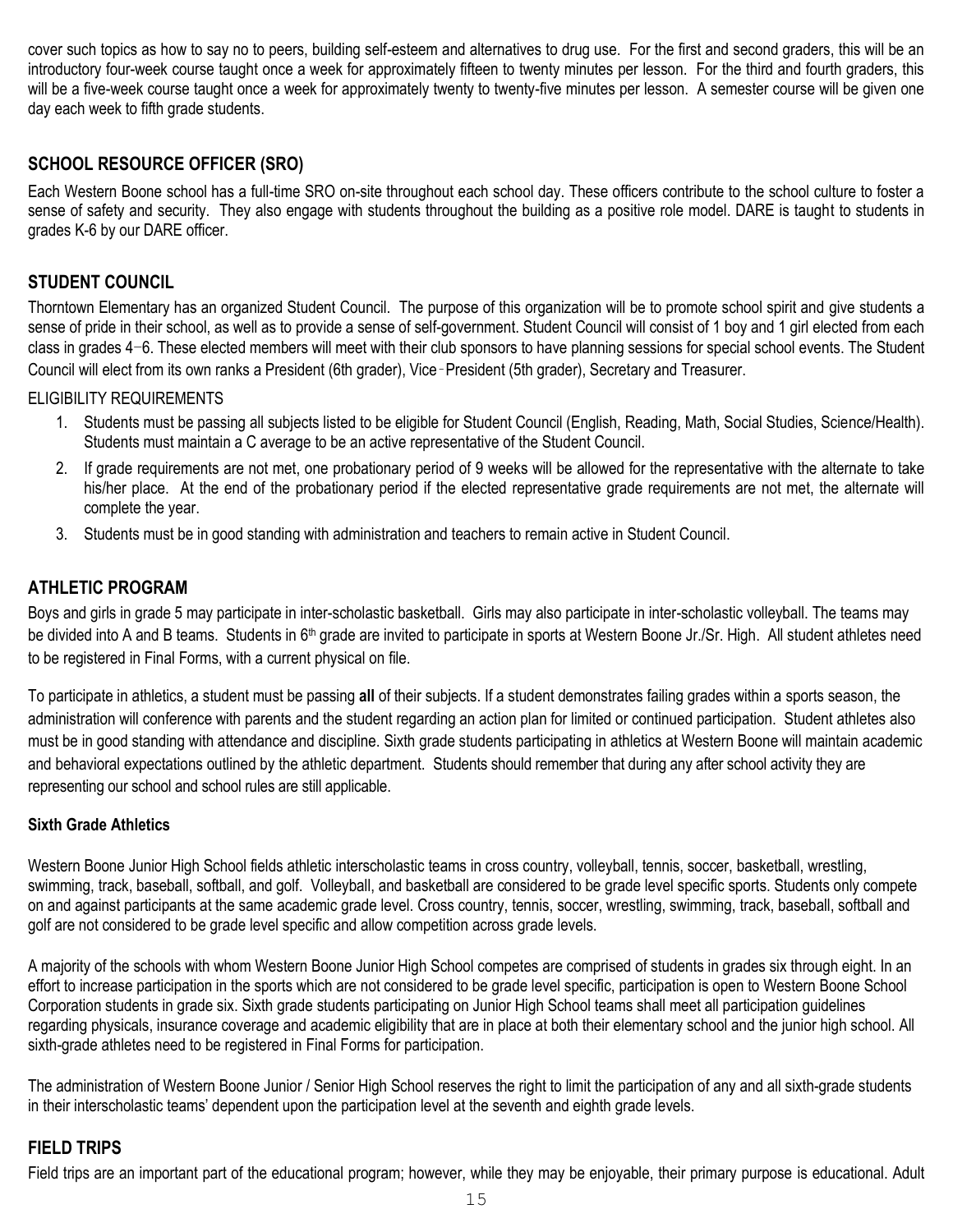chaperones should not bring younger children/siblings along on field trips. A parent permission slip will be sent home prior to each trip. The form must be signed and returned for your child to participate. Teachers will establish the guidelines for the students and chaperones. To help offset the cost of the trips, each student could be asked to pay a fee for each trip. However, no child will be denied field trips that cannot meet this expense. We require parents to have a Limited Criminal History Check on file before they can chaperone a field trip.

#### **HOMEWORK**

Homework will be assigned at the discretion of the teacher within the policy guidelines as follows:

- 1. Teachers will assign homework as an extension of the class work. Homework assignments need to be completed according to the directions given by the teacher. It will be evaluated in relation to the objectives of the subject being studied.
- 2. Homework will be used to provide experiences that will enhance learning.
- 3. Homework will not be viewed as punishment or as a substitute for classroom instruction.
- 4. Homework will be used to help strengthen the self‑discipline needed to concentrate.
- 5. Homework assignments will be varied according to the age, learning ability level, physical needs and interests of the students.
- 6. Homework assignments will reflect the teacher's appreciation of the scope of school-sponsored activities and student responsibilities in other subject areas.
- 7. Parents are expected to be responsible for creating a learning environment for homework assignments.

#### **GRADING SCALE**

The grading scale below is used by all teachers in evaluating most of the student's work. There are some papers and activities that could not and should not be graded by this percentage scale. Semester tests will not be given to elementary students.

| 92-100---A 4.00          | 72-77-----C 2.00       |
|--------------------------|------------------------|
|                          | 70-71-----C- 1.67      |
| $88-89$ ------B+ 3.33    | $68 - 69 - (-1)$       |
| $82 - 87 - - - - B$ 3.00 | 62-67-----D 1.00       |
| 80-81-----B- 2.67        | $60 - 61$ -----D- 0.67 |
| 78-79-----C+2.33         | $< 60$ -----F 0.00     |

#### **GRADE REPORTING**

Our corporation has four nine-week grading periods. Parents will be notified at the midterm of the grading period to encourage them to view Harmony Family Access to review their child's current grades. Parents will be notified when report cards have been published at the end of the nine weeks grading period. Paper copies of report cards will be sent home to families without internet access.

#### **PROGRESS AND PROMOTION**

The awarding of grades and making decisions relative to promotion or retention is the responsibility of teachers and the building principal. Parents are to be kept informed of their child's progress through report cards, personal contacts, letters, and parent teacher conferences.

#### **HONOR ROLL**

To be eligible for scholastic Honor Roll, a student must have a grade of B or better in each of the following areas: Reading, Mathematics, English, Social Studies, Spelling, and Science and Health.

#### **ILEARN Information**

Section 1111(b) (2) (I) (ii) of the federal No Child Left Behind Act requires all students be assessed academically in mathematics and reading. In Indiana, the statewide test that meets the NCLB requirement is ILEARN. Every student attending a public, charter or accredited nonpublic school in Indiana must take the required Indiana assessments to graduate or, in the case of IREAD-3, for the promotion to  $4<sup>th</sup>$  grade.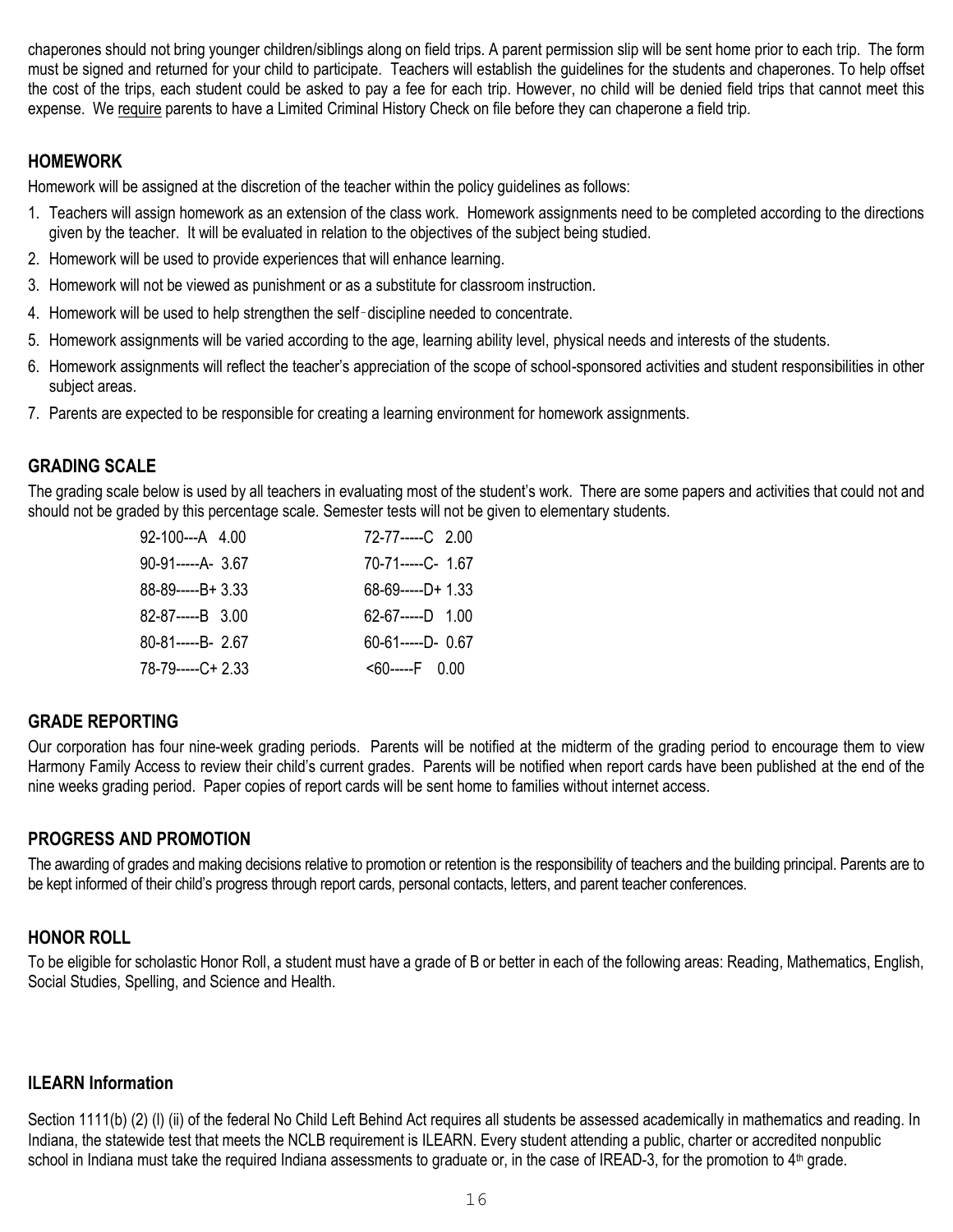Furthermore, it is a violation of Indiana's compulsory school attendance laws for a parent to refuse to send his or her child to school for the purpose of avoiding tests, including assessments (See IC 20-33-2). The Indiana Administrative Code enforces this requirement by requiring that points be deducted from a school's performance and improvement category scores if the school fails to assess at least 95 percent of its students. The score determines a school's performance and improvement grade. Thus, students' failure to take Indiana's assessments may result in a lower A-F accountability grade.

As with any test, a student who is absent from school on the day (or time) he or she is scheduled to participate in required statewide testing will take the test upon their return to school. Absences for the purpose of abstaining from testing will be marked as unexcused, and class work missed during the student's absence, will not be accepted for credit. Students who are absent during an entire test window for the purpose of abstaining from required statewide testing will be unexcused and may be subject to retention, expulsion, additional disciplinary consequences as deemed appropriate by the school principal or his/ her designee. Teachers will not send make up work or spend class time remediating students whose absences are unexcused.

Parents of students who are absent for the purpose of abstaining from testing are subject to consequences under Indiana's Compulsory School Attendance Laws, Ind. Code 20-33-2. Parents of students who are absent during the entire test window will be reported to the Boone County Sheriff's Office for habitual truancy and violation of Compulsory Attendance Laws and will be subject to actions taken by the Boone County Court.

## **MULTIDISCIPLINARY TEAM**

Multidisciplinary Team - An interdisciplinary team of staff members that provide a systemic approach to the prevention, identification, referral, intervention, support and follow-up procedures affecting students with academic and/or behavior concerns which interfere with their own education. Educational testing will be completed based on requirements stated in Article 7, Indiana's Special Education Rules.

## **THORNTOWN ELEMENTARY SCHOOL IMPROVEMENT PLAN PREPARED IN COMPLIANCE WITH PUBLIC LAW 221**

Starting in 2002, each school in Indiana is required to submit a comprehensive school improvement plan. It was prepared under the leadership of the building principal and assistant principal working in cooperation with the school improvement committee appointed in compliance with Indiana Public Law 221. The plan is structured using the guidelines provided in rules approved by the Indiana State Board of Education. It covers a threeyear period. The plan is updated each year. It has always been the goal of the staff at Thorntown Elementary School to provide for continuous improvement in student achievement. This plan is a statement to the community as to how those of us at Thorntown Elementary expect to fulfill that commitment in the coming years.

A complete copy is available on line, in the school office and the administration office.

## **FIRE DRILLS**

The signal for a fire drill is a continuous sounding of the fire alarm. There is a larger placard in each classroom denoting the exit students shall use for evacuation. Each teacher will instruct students regarding specific procedures. Drills will be held monthly.

## **TORNADO/ SEVERE WEATHER ALERTS**

The signal for a tornado or severe weather drill is an announcement from the office. The teacher is responsible for the deployment of his or her group. If we are under a severe weather warning at dismissal time, students will be detained and kept in the building. Students will only be released to their parents, if parents sign a release statement.

There will be 1 drill conducted each semester.

Additional safety/lockdown drills are conducted each semester in cooperation with the Boone County Sherriff's Office.

## **PETS IN SCHOOL**

We ask that parents receive approval from the principal for their child to bring any animal or pet to school. Please refrain from bringing pets when escorting children to and from school.

#### **CAFETERIA**

#### **My School Bucks Prepay**

Western Boone Community School Corporation has enrolled in an internet-based service called My School Bucks Prepay. My School Bucks enables parents to keep track of their student's account balance. http://www.myschoolbucks.com also allows you to deposit money into your student's meal account using your Visa, MasterCard, Discover or American Express. Participation in this service is voluntary; you may enroll at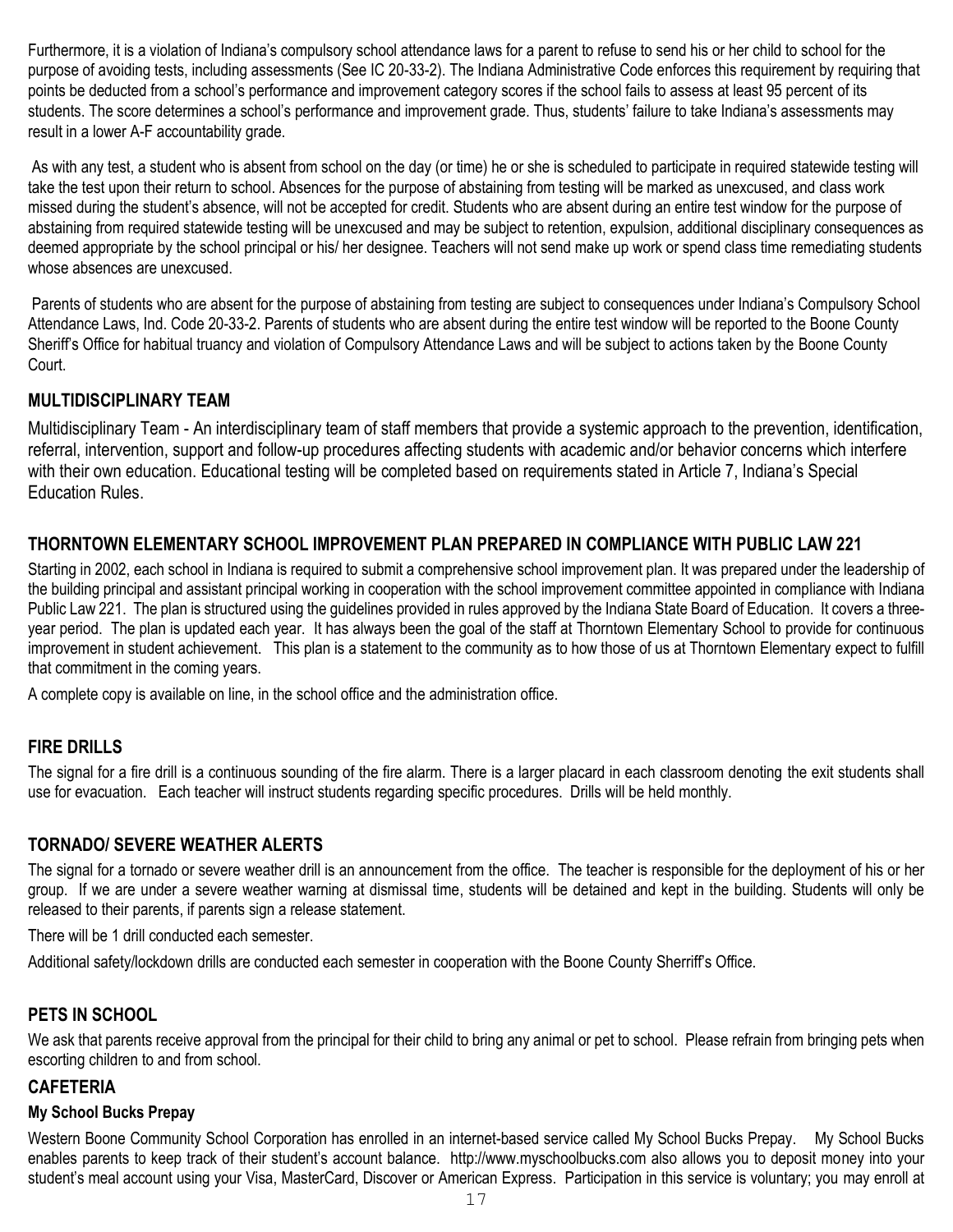any time.

## **LUNCH PROGRAM**

Type A lunches are served in the cafeteria each day school is in operation. Salads are available one day each week for students in grades 2-6. Milk is served with each meal. Lunches are \$1.80 per day or \$9.00 per week. Reduced price of lunches is \$0.40. (Prices are subject to change) In an effort to encourage healthy eating choices, soft drinks should not be included in student lunches brought from home. To support the Western Boone Wellness Policy parents should not bring fast food to students in the cafeteria.

Any student who qualifies for free or reduced-price lunch receives 1 milk with their lunch

Each student will use a student pin number that will be kept in the lunchroom. Students can still bring lunch money each week and it will be credited to their account. Information will be available at registration. Make checks payable to Thorntown Elementary School.

It is the parent's responsibility to inform the school nurse of any food allergy their child might have and provide applicable medical documentation. Due to health concerns, the sharing of food is not permitted.

**Elementary School Cafeteria Charging Policy-** Parents will receive a low-balance notification via email and paper copy once the student's account reaches \$8.00. Students may be served until their account reaches a negative balance of \$8.00. If the account is not replenished, students will be served a cheese/peanut butter sandwich and milk. Once funds are replenished, the account will then be charged for the sandwich and milk. Based on financial criteria, parents may apply for free/reduced meals.

## **BREAKFAST PROGRAM**

Thorntown Elementary School offers a grab-and-go breakfast program for any interested student. The cost will be:

\$1.35 per day; \$.30 per day for students on reduced lunch (prices are subject to change); No cost for students qualifying for free lunch

#### **WELLNESS POLICY**

The board believes that good nutrition, healthy eating patterns, and physical activity are important for academic achievement and lifelong health. The WBCCSC supports participation in the National School Lunch and Breakfast Program and in accordance with federal law, establishes this wellness policy. To promote student wellness, the District supports goals in the following four areas:

#### Nutrition Education

- 1. Nutrition education will be included with health education curriculum standards and guidelines.
- 2. Nutrition education will be offered in lunchrooms as well as in classrooms through coordination between the administration, foodservice and instructional staff.
- 3. Students in grades K-12 will receive nutrition education to support adoption of healthy eating behaviors.
- 4. Schools will support nutrition education activities with the coordinated school health program.

#### Physical Activity

- 1. Students will be given opportunities for physical activity during the day through physical education classes, daily recess periods for elementary students or the integration of physical activity into the academic curriculum.
- 2. Students will be given opportunities for physical activity through a range of before and after-school programs including, but not limited to, intramurals, interscholastic athletics, and activity clubs.
- 3. Schools will encourage parents and guardians to support their children's participation in physical activity, to be physically active role models, and to include physical activity in family activities.
- 4. Schools will promote good nutrition and lifelong physical activity.

#### Foods and Beverages on School Campuses

- 1. All food available for sale to students during the school day including vending machines, student stores, and fund raisers should offer food choices that provide the opportunity for students to select products that reflect healthy and nutritional principles and lifestyles.
- 2. All food sales must comply with state and federal nutrition program regulations/guidelines.
- 3. All beverage and food vending machines that are available to students shall provide at least 50% healthy beverages and 50% healthy foods. The following definitions apply to this policy:

Healthy beverages: water, milk, fruit drinks with at least 50 % fruit juice, vegetable drinks, and 100 % fruit juices.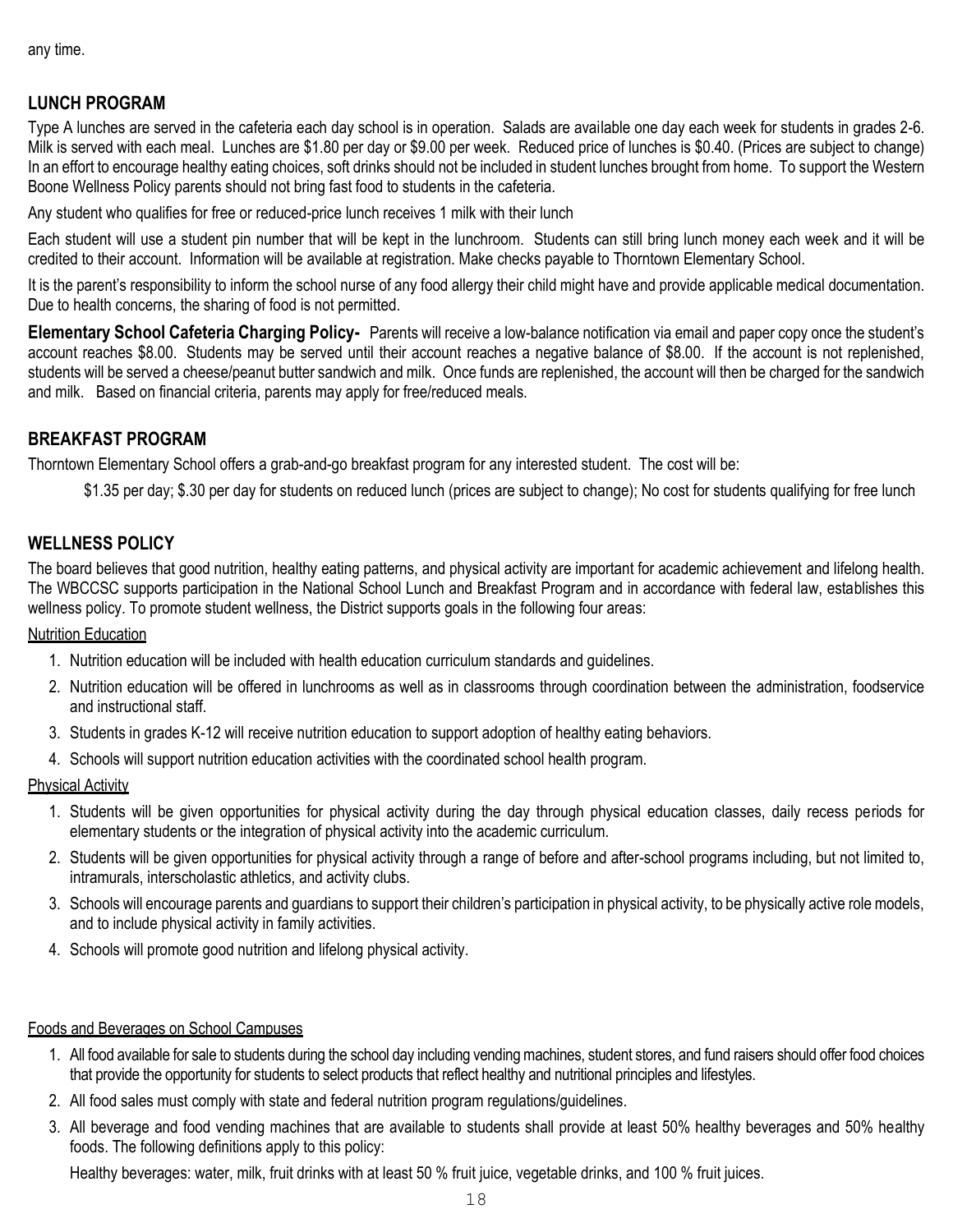Healthy foods: any food item that does not have more than 30% total calories from fat, more than 10% of the recommended daily value for one of the following nutrients: vitamin A, vitamin C, calcium, iron, protein, or fiber.

4. Prices for all beverages and food items sold to students will be offered at comparable prices for comparable size packages.

Other School-Based Activities Designed to Promote Student Wellness

- 1. WBCCSC will provide a clean, safe, enjoyable meal environment for students.
- 2. WBCCSC encourages all students to participate in school meal programs and will make every attempt to protect the identity of students who eat free and reduced-price meals.
- 3. WBCCSC will schedule lunch times as near the middle of the day as possible.
- 4. WBCCSC will ensure that school fundraising efforts support healthy and positive dietary products and lifestyles.

Legal Reference: PL 108-265

#### **PARTIES, TREATS, AND CHEWING GUM**

Parties may be held for special occasions in the classroom. All treats must be pre-packaged. Flowers and balloons sent to the students during the day for their birthday or a special day will be held in the office until student dismissal. Students will be notified to stop by the office to pick up their gift. Parents, please do not send party invitations to school to be passed out, classmates that get left out are sometimes saddened by their absence of an invitation. Chewing gum is not permitted at school. The main concern is that gum gets on the carpet and under tables. Soft drinks and candy are not permitted at school unless they're approved by the teacher for a special occasion.

#### **STUDENT DRESS**

School personnel have the discretion to determine whether clothing is appropriate. Safety, comfort, and decency will determine appropriate clothing. Writing and/or pictures on clothing promoting the use of violence, drugs, alcohol, and tobacco should not be worn. Clothing that is offensive to others will not be allowed. Skin-tight or excessively clingy yoga pants, bare midriffs, low hung pants, spaghetti strap tops, see-through or cut out fabric or material, or another attire which draws negative comments or inappropriate attention to your child, should not be worn. Torn or ripped clothing should not be worn. Shoes must be worn at all times. Open-toed shoes are discouraged and sandals without ankle straps are not permitted due to safety issues and physical activity during the school day. Shoes sometimes called "heelies" are not permitted at school as they damage carpet and leave marks on the floors. Tennis shoes must be worn during physical education class. Hoods (on hooded sweatshirts) are not to be used in the building. Hats should not be worn in the building, unless a special day has been designated. Shirts with "spaghetti straps" are discouraged. Thorntown Elementary School is air-conditioned. The temperature of the rooms will be maintained at a comfortable level. On hot days, students should wear clothing appropriate for the comfort level of the classrooms and not the outside temperature. **Students will go outside whenever possible.** Coats, sweatshirts, and sweaters may be kept in the student's locker.

#### **LOST AND FOUND**

Lost articles should be taken to the office. Anyone who has lost an article should check with the school secretary. All unclaimed articles are available daily for examination and will be located on the gym balcony. Marking items of clothing, especially lunch boxes, hats and gloves, will help us return lost items to the proper person.

#### **TELEPHONE CALLING**

Teachers and students are not to be called from the class unless an emergency exists. All calls to the school will be directed through the secretary's switchboard. Messages for students and teachers will be given to them at appropriate times.

#### No student is to use the phone unless an emergency exists, and he/she has permission from the school secretary or teacher.

Parents are encouraged to call by 2:00 in the day if a change in plans has occurred regarding the student going home. Whenever possible, let the student know about any changes before leaving for school.

#### **CELL PHONE USAGE**

The availability and usage of cell phones has increased in recent years. We understand that cell phones can be a great assistance to parents. We require cell phones to be used under the following guidelines. 1) If students bring cell phones to school, the phones must be turned off or silenced and left in book bags or lockers during the school day. 2) Cell phones are not allowed to be used in the locker room. 3) Cell phone usage on buses will be allowed both before and after school. If the cell phone becomes a distraction the bus driver may take this privilege away along with the phone. The driver will return the phone to the student upon leaving the bus on the first offense, on the second offense it will go to the student's principal.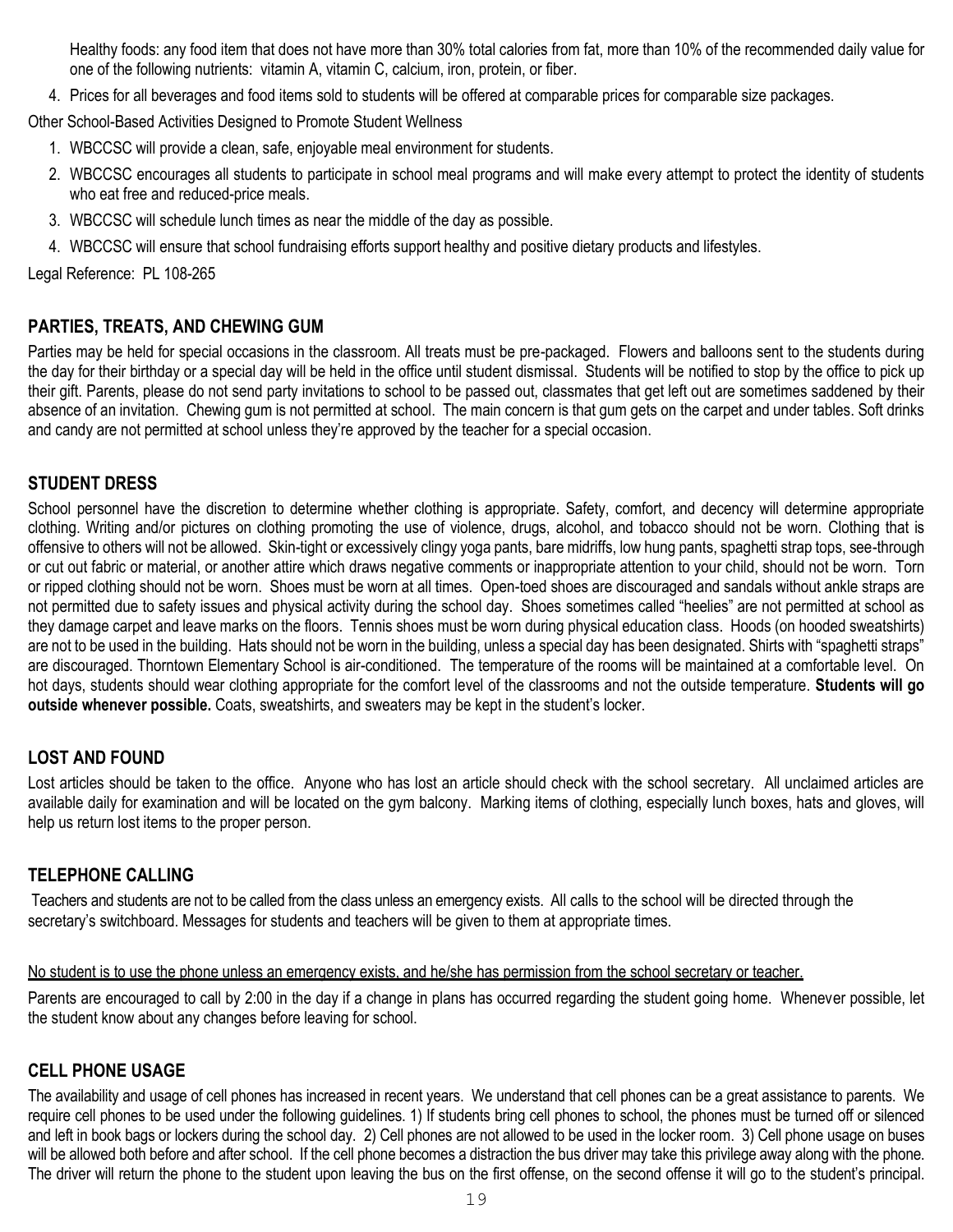Violation of any of the guidelines above will result in the phone being confiscated and kept in the office until parents come and pick up the phone from an administrator.

## **PLAYGROUND**

All equipment should be used as it was designed to be used. The following rules will be enforced while students are on the playground:

- 1. There shall be only one person on a swing. Students shall not stand up / or lay down in the swing while swinging.
- 2. Students shall sit down when using the slide.
- 3. Students shall not sit on the monkey bars.
- 4. Students shall not throw snowballs or slide on ice.
- 5. Students shall not play tackle football.
- 6. Students shall stay away from classroom windows.
- 7. Writing on the asphalt is not allowed.
- 8. Student play involving karate kicks, "Big Time Wrestling Holds" or punches will not be allowed.
- 9. Electronic musical devices are not allowed.
- 10.Instructional assistants have the same authority as a teacher.
- 11.Failure to follow guidelines for recess could result in the loss of this activity.

Students should not bring the following items to school for use on the playground or classrooms.

- 1. Hard baseballs
- 2. Baseball bats of any kind
- 3. Skateboards
- 4. Laptops/Tablets
- 5. Cell Phones
- 6. Remote powered vehicles
- 7. Toys of any kind
- 8. Laser lights (they can cause potential eye damage)
- 9. Trading cards of any kind

The school cannot accept responsibility for personal items (toys, playthings) brought from home.

\*Roller skating, skate boarding, heelies and other skating activities are prohibited on school grounds**.**

## **TOYS FROM HOME**

School is the place where attention should be focused on learning. Toys (*including toys, trading cards and electronic devices*) brought from home too often become the focal point and become a distraction from learning. Frequently, toys get damaged and create an undue hardship for the teacher, as well as the owner. Therefore, toys are not to be brought to school. Teachers may designate specific "Show and Tell" days whereby toys from home may be brought to school for that day.

## **DISCIPLINE**

Our goal is to create an atmosphere that allows learning to take place. Student supervision and the desirable behavior of students are responsibilities shared by students, parents, and teachers. Each teacher establishes rules for students to follow within their classroom. Students are expected to do what is asked of them while under jurisdiction of any faculty or staff member.

## DISCIPLINARY POLICY OF WESTERN BOONE SCHOOL CORPORATION

The Board of School Trustees of Western Boone School Corporation adopts this policy in accordance with the requirement of Indiana Code 20- 33-8-12. All administrators, teachers and staff members of the school corporation shall comply to the extent applicable, with the Due Process and Pupil Discipline Act, Indiana Code 20-33-8, as amended from time to time, in connection with the discipline of students, whether in or outside of the school setting. Any action to expel or suspend a student from school shall be in accordance with the above Act. Additional forms of disciplinary action, which are not covered by the Act, include but are not limited to the following:

- 1) Counseling with the student or group of students.
- 2) Conference with the parent/legal guardian or group of parents/legal guardians.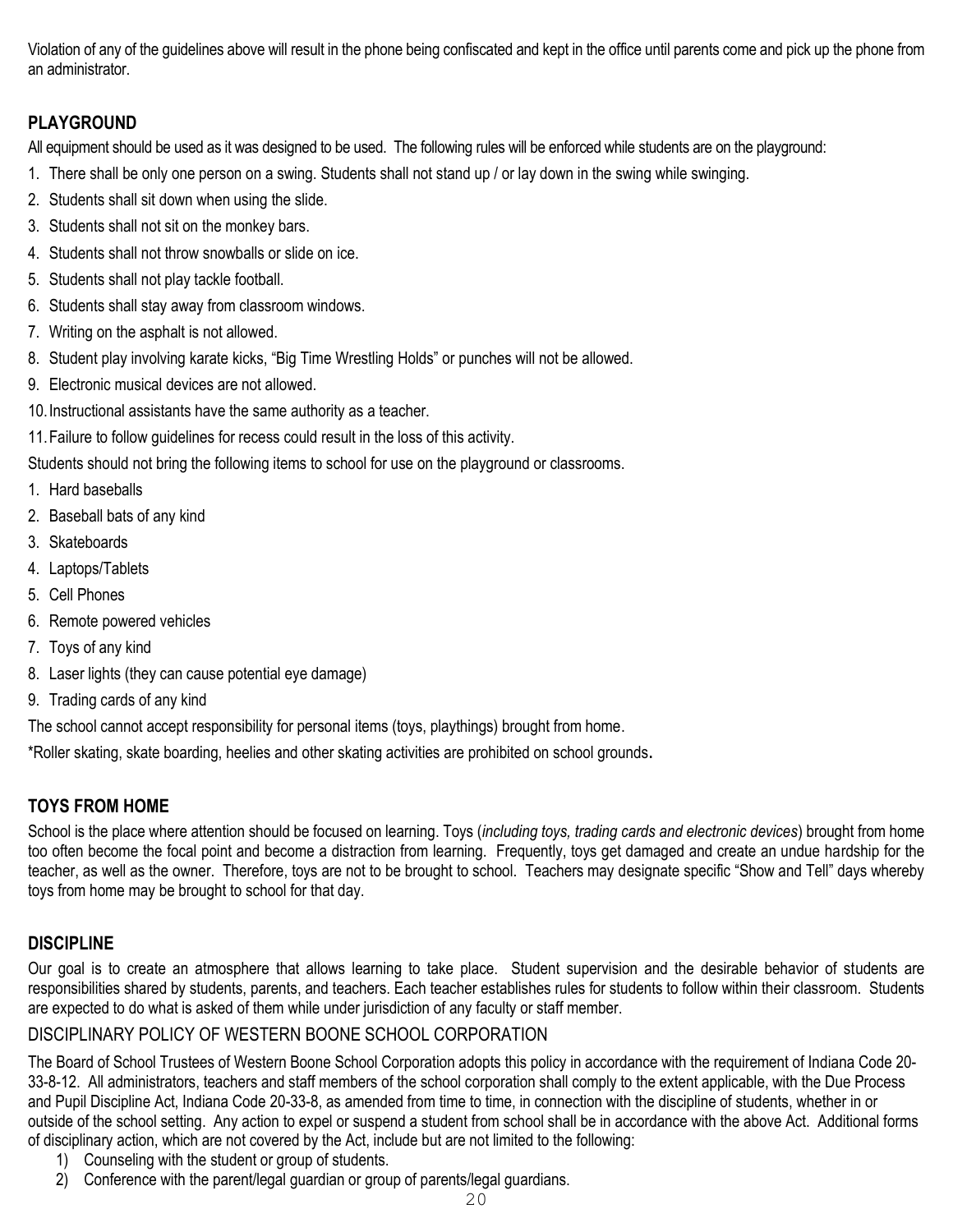- 3) Assigning students additional work.
- 4) Requiring a student to remain in school after regular hours to do additional schoolwork or for counseling.
- 5) Restriction of extracurricular activity(s) or other school-based privileges.
- 6) Removal of a student by a teacher from that teacher's class for a period not to exceed one period.
- 7) Assignment by the principal to Lunch Detention, Recess Detention, Homework Detention, ISS, OSS, or Alternative School.

Additional rules of student conduct and procedures relating to student discipline for the Junior-Senior High School, Granville Wells, and Thorntown Elementary Schools are attached hereto and incorporated into this policy.

#### DISCIPLINE PROCEDURES

Referral of a student to the principal and/or assistant principal is used after the teacher has attempted other appropriate preventive and corrective measures. Once a student reaches the office the seriousness of the case will speak for itself. The case will be dealt with as rapidly, firmly, and fairly as possible. In many instances, parents will be contacted. When a student is suspended out of school, the parent will be contacted as soon as possible. After the student and his/her parents or legal guardians have conferred with administration, the student may be re-admitted to the school at the end of the suspension. It is understood that during an out-of-school suspension the suspended student cannot attend class, participate in any school activity, function, school sponsored event, or be on school grounds. Per Board Policy 60-40, Western Boone Community School Corporation School Board of Trustees will not hear suspension/expulsion appeals.

## GENERAL STATEMENTS OF GOOD BEHAVIOR

If every student were to adopt the policy that the main purpose of school is an education, and strive toward that goal, disciplinary problems would be nonexistent. Therefore, the following statements are presented to serve as a guide to acceptable behavior.

- Student disrespect toward teachers, school personnel, students, guests, or oneself will not be tolerated in any form.
- The use of profanity, fighting, littering, running in the building, throwing objects, defacing school or private property, name calling, tardiness to school, screaming or yelling, whistling, horseplay, stealing, tampering with defibrillators, fire extinguishers or fire alarms, gambling, and violence are acts that will not be tolerated and will result in disciplinary action.
- School equipment, supplies and textbooks are furnished for the student's use. The student is responsible for the care and use of such items.
- Students share in the responsibility of keeping the halls, classrooms, and grounds free of litter. Students should make every effort to place trash in the proper containers at all times.
- Students staying after school must be under the direct supervision of a teacher or coach. Anyone without direct supervision must leave the building.

#### PBIS (POSITIVE BEHAVIOR INTERVENTIONS & SUPPORTS)

The Western Boone School Corporation has adopted PBIS into practice. PBIS is a schoolwide system that operates from the idea that successful individual behavior is linked to host environments or school climates that are effective, efficient, relevant, and durable. (Zins & Ponti, 1990). This is a proactive measure that focuses on teaching expected behavior and reinforcing positive behavior. A PBIS leadership team has been developed in each Western Boone school to support implementation of PBIS across classrooms, to plan celebrations in honor of positive behavior, and to facilitate problem solving meetings that address any concerns with school climate and culture.

#### SUSPENSION, EXPULSION, AND DUE PROCESS

Recognizing that the behavior of some students may be so disruptive that it interferes with school purposes or educational functions of the school corporation, school officials may find it necessary to remove a student from school. In this event and in accordance with the provisions of IC 20-33-8-9, the Western Boone School Board authorizes administrators and staff members to take the following actions:

- 1. Removal from class or activity Teacher: a teacher will have the right to remove a student from his/her class or activity for up to one school period if the student is assigned regular or additional work to be completed in another school setting.
- 2. Suspension from school Administrator: a principal (or designee) may deny a student the right to attend school or take part in any school function for a period of up to 10 school days.
- 3. Expulsion: in accordance with the due process procedures defined in this policy, a student may be expelled from school for a period no longer than the remainder of the current semester plus the following semester, with the exception of a violation of rule 13 listed under the grounds for Suspension and Expulsion in this policy.

#### Grounds for Suspension or Expulsion: Indiana Code 20-33-8-14

Grounds for suspension or expulsion are student misconduct or substantial disobedience. The following includes examples of student misconduct or substantial disobedience, but are not limited to:

- 1. Using violence, force, noise, coercion, threat, intimidation, fear, passive resistance, or other comparable conduct constituting an interference with school purposes or urging other students to engage in such conduct. The following enumeration is illustrative and not limited to the type of conduct prohibited by this rule:
	- a) Occupying any school building, school grounds, or parts thereof with the intent to deprive others of its use.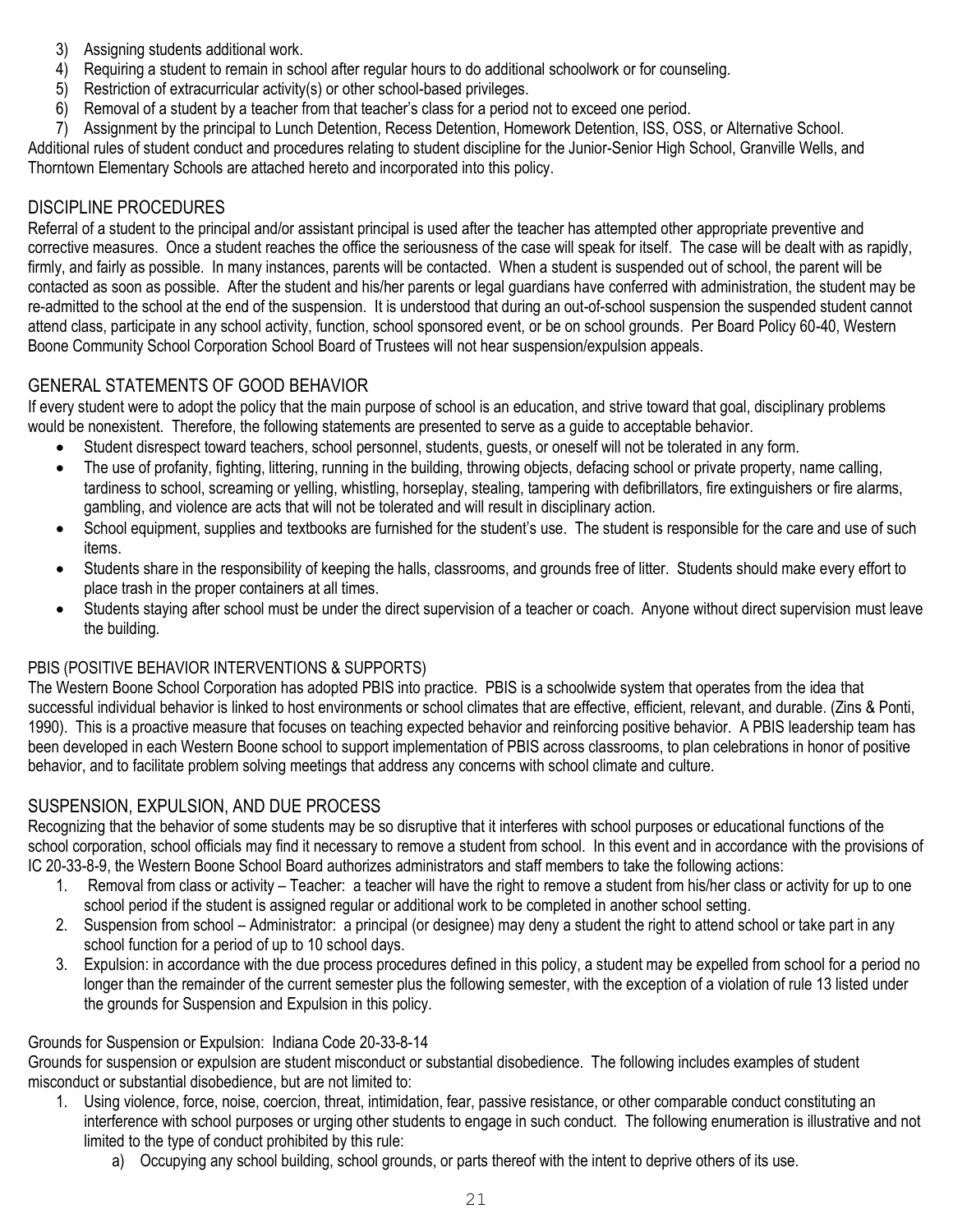- b) Blocking the entrance or exits of any school building or corridor or room therein with the intent to deprive others of lawful access to or from, or use of the building, corridor, or room.
- c) Setting fire to or substantially damaging any school building or property.
- d) Prevention of or attempting to prevent by physical act the convening or continued functioning of any school or educational function, or of any lawful meeting or assembly on school property.
- e) Continuously and intentionally making noise or acting in any manner so as to interfere seriously with the ability of the teacher or any of the other personnel to conduct the educational function under his/her supervision.
- 2. Causing or attempting to cause substantial damage to school property, stealing or attempting to steal school property of substantial value, or repeatedly damaging or stealing school property of small value.
- 3. Causing or attempting to cause substantial damage to valuable private property, stealing or attempting to steal valuable private property, or repeatedly damaging or stealing private property.
- 4. Intentionally causing or attempting to cause physical injury or intentionally behaving in such a way as could reasonably cause physical injury to any person. Self-defense or reasonable action undertaken on the reasonable belief that it was necessary to protect some other person does not, however, constitute a violation of this section.
- 5. Threatening or intimidating any student for the purpose of, or with the intent of, obtaining money or anything of value from the student.
- 6. Possessing, handling, or transmitting a knife or any other object that can reasonably be considered a weapon, or is represented to be a weapon. "Any object" includes an item that is considered a weapon but is not a firearm as defined in rule 13 below.
- 7. Possessing, using, transmitting, or being under the influence of any narcotic drug, hallucinogenic drug, amphetamine, barbiturate, marijuana, alcoholic beverage, or intoxicant of any kind. Low THC Extract products, such as CBD Oil and other unauthorized substances, as defined by state law are included in this rule and/or violations of the school corporation administration of medication policy are included in this rule. Use of a drug authorized by a medical prescription from a physician for the student in question is not a violation of this rule.
- 8. Engaging in any unlawful selling of a controlled substance or engaging in a criminal law violation that constitutes a danger to other students or constitutes an interference with school purposes or educational function.
- 9. Failing in a substantial number of instances to comply with directions of teachers or other school personnel during any time when the student is properly under their supervision, where the failure constitutes an interference with school purposes and/or educational function.
- 10. Engaging in any activity forbidden by the laws of Indiana that constitutes an interference with school purposes or an educational function.
- 11. Violating or repeatedly violating any rules that are reasonably necessary in carrying out school purposes or an educational function and validly adopted in accordance with Indiana law, including, but not limited to"
	- a) Engaging in sexual behavior on school property;
	- b) Disobedience of administrative authority;
	- c) Willful absence or tardiness of students;
	- d) Knowingly possessing, using, or transmitting any substance which is represented to be or looks like a narcotic drug, hallucinogenic drug, amphetamine, barbiturate, marijuana, alcoholic beverage, stimulant, or intoxicant of any kind;
	- e) Possessing, using, transmitting, or being under the influence of caffeine-based substance containing phenylpanolamine (PPA), or stimulants of any kind, be they available with or without a prescription.
	- f) Engaging in speech of conduct, including clothing, jewelry, or hairstyle, which is profane, indecent, lewd, vulgar, or offensive to school purposes.
- 12. Possessing or using in a school building during school hours an electronic paging device or handheld portable telephone in situation not related to a school purpose or educational function.
- 13. Possession of a firearm or deadly weapon: (IC 20-33-8-16) Gun Free School Act of 1994
	- a) No student shall possess, handle, or transmit any firearm or deadly weapon on school property.
	- b) The following devices are considered to be a firearm under this rule:

-any weapon, which will or is designed to or may readily be converted to expel a projectile by the action of an explosive. -the frame or receiver of any weapon described above.

-any firearm muffler or firearm silencer.

-any destructive device which is an explosive, incendiary, or poison gas bomb, grenade, rocket having propellant charge of more than four ounces, missile having an explosive or incendiary charge of more than one-quarter ounce, mine, or any similar device.

-any weapon which will, or which may be readily converted to expel a projectile by the action of an explosive or other propellant, and which has any barrel with a bore of more than one-half inch in diameter.

-any combination of parts either designed or intended for use in converting any device into any destructive device described in the two immediately preceding examples, from which a destructive device may be readily assembled. -an antique firearm.

-a rifle or a shotgun which the owner intends to use solely for sporting, recreational, or cultural purposes.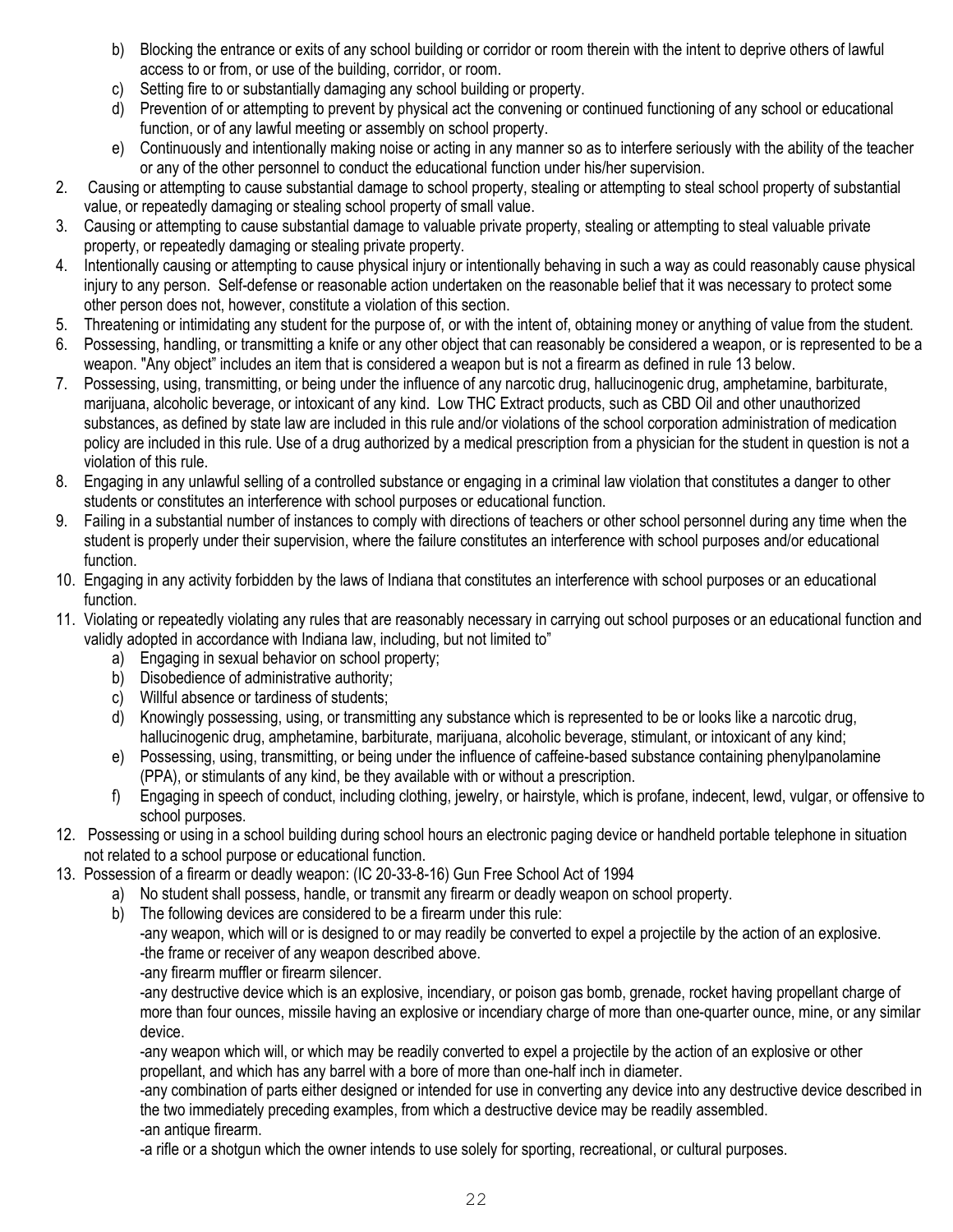- c) The penalty for possession of a firearm: suspension up to 10 days and expulsion from school for at least one calendar year with the return of the student to be at the beginning of the first semester after the one-year period. The length of the expulsion may be reduced by the superintendent if the circumstances warrant such a reduction.
- d) The superintendent shall notify the county prosecuting attorney's office when a student is expelled under this rule.

14. Indiana Code 20-33-8-15

In addition to the grounds listed above, a student may be suspended or expelled for engaging in unlawful activity on or off school grounds if the unlawful activity may reasonably be considered to be an interference with the school purposes or educational function, or the student's removal is necessary to restore order or protect persons on school property. This includes any unlawful activity meeting the above criteria which takes place during weekends, holidays, school breaks, and the summer period when students may not be attending classes or other school functions.

#### SUSPENSION PROCEDURE:

When a principal (or designee) determines that a student should be suspended, the following procedures will be followed:

- 1. A meeting will be held prior to the suspension of any student. At this meeting the student will be entitled to:
	- a) A written or oral statement of the charges;
	- b) If the student denies the charges, a summary of evidence against the student will be presented; and,
	- c) The student will be provided an opportunity to explain his/her conduct.
- 2. The meeting shall precede suspension of the student except where the nature of the misconduct requires immediate removal. In such situations, the meeting will follow suspension as soon as reasonably possible following the date of the suspension.
- 3. Following the suspension, the parents or guardians of the suspended student will be notified in writing. The notification will include the dates or suspension, describe the student's misconduct, and the action taken by the principal (designee).

#### EXPULSION PROCEDURE:

When the principal (or designee) recommends to the superintendent (or designee) that a student be expelled from school, the following procedures will be followed:

- 1. The superintendent (or designee) may appoint one of the following persons as the expulsion examiner:
	- a) Legal counsel
	- b) A member of the administrative staff who did not expel the student and was not involved in the events giving rise to the expulsion.
- 2. An expulsion meeting will take place if the student's parent requests an expulsion meeting. Failure by a student's parent to request this meeting will be deemed a waiver of rights administratively to contest the expulsion. The request for an expulsion meeting will be in writing, delivered by certified mail or by personal delivery and must be received within 7 days of the postmarked date on the expulsion papers sent by the expulsion examiner.
- 3. Once a written request is made, the expulsion examiner will notify the student's parents of the date, time, and place of the expulsion meeting.
- 4. If an expulsion meeting is conducted, the principal (or designee) will present the evidence to support the charges against the student. The student or parent will have the opportunity to answer the charges against the student and present any evidence to support the student's position.
- 5. Following an expulsion meeting, the expulsion examiner will make a written summary of the evidence heard at the meeting, take any action found to be appropriate, and give notice of the action taken to the student and the student's parents via certified mail.

#### DETENTIONS:

Detentions are part of the disciplinary action plan for Thorntown Elementary School. Detentions can occur during recess, lunch, or after school. If a conflict occurs with a scheduled detention, it will occur at the next available opportunity. If there is a conflict with an after-school detention, the student's parents must contact the main office to reschedule the assigned detention. Detentions should occur during the same week as the offense whenever possible.

#### SUSPENSIONS:

In-School Suspension (ISS) is designed as an alternative to Out of School Suspension (OSS). All students assigned to ISS will complete work in an alternate setting within the school. Out of School Suspension is designed as the last step before expulsion. Western Boone School Corporation and the Juvenile Court System of Boone County may work in conjunction with the students ages 12 to 17 who are suspended out of school to place them in an alternative educational setting during the time of their out of school suspension.

#### CLASSROOM AND SCHOOL-WIDE RULES:

Thorntown Elementary School recognizes that each classroom presents its own unique environment, thus each classroom will have a set of classroom rules and/or regulations. A student's failure to follow these rules as set forth by the teacher will be viewed as insubordination and referred to the main office for disciplinary action. School-wide rules apply to common areas in and around the school, including but not limited to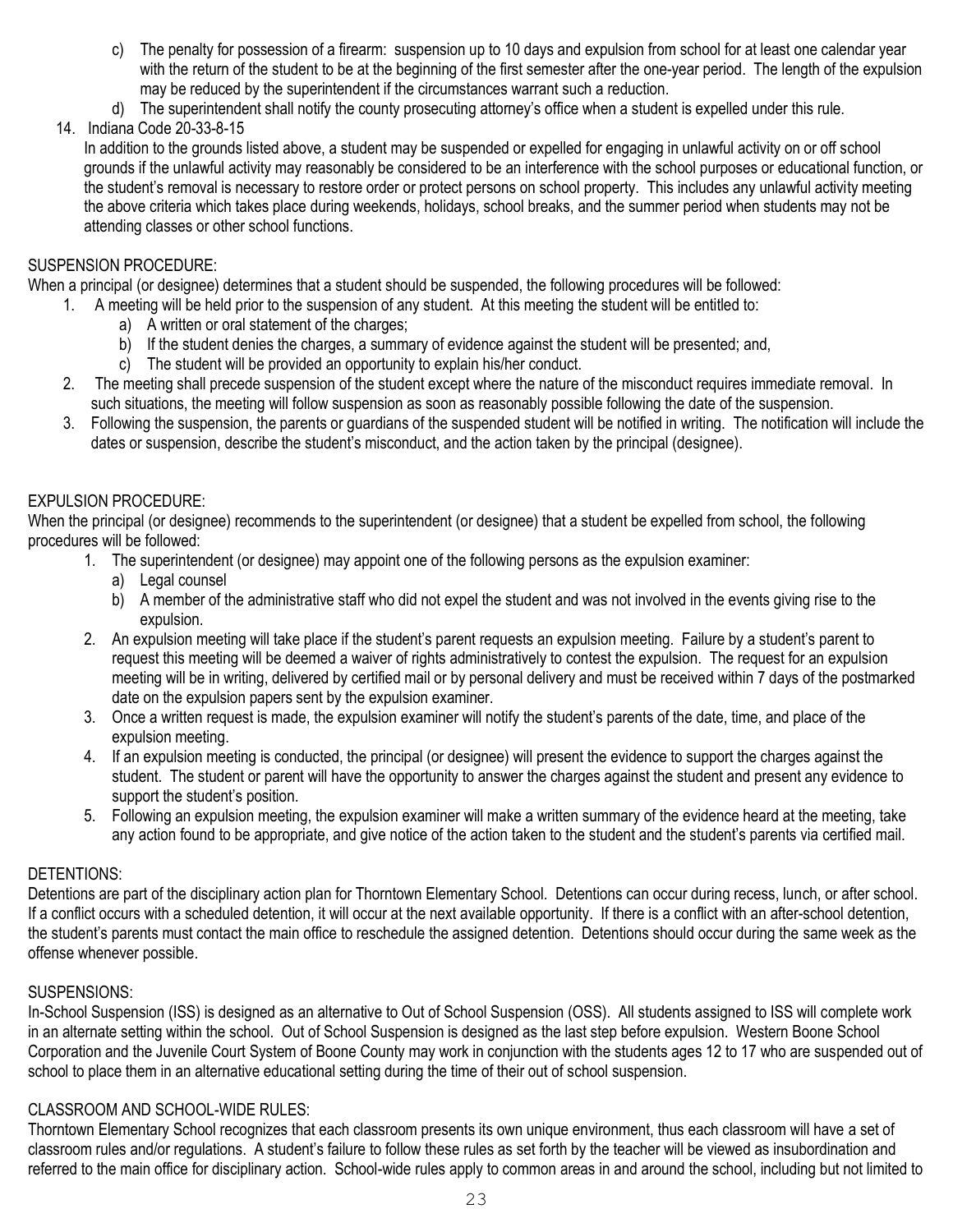the cafeteria, hallways, and playground. Students are expected to uphold these school-wide expectations. Violations of these rules may be redirected by any staff member and should be referred to the classroom teacher and/or a school administrator for further action as appropriate

GENERAL RESPONSE TO MISBEHAVIOR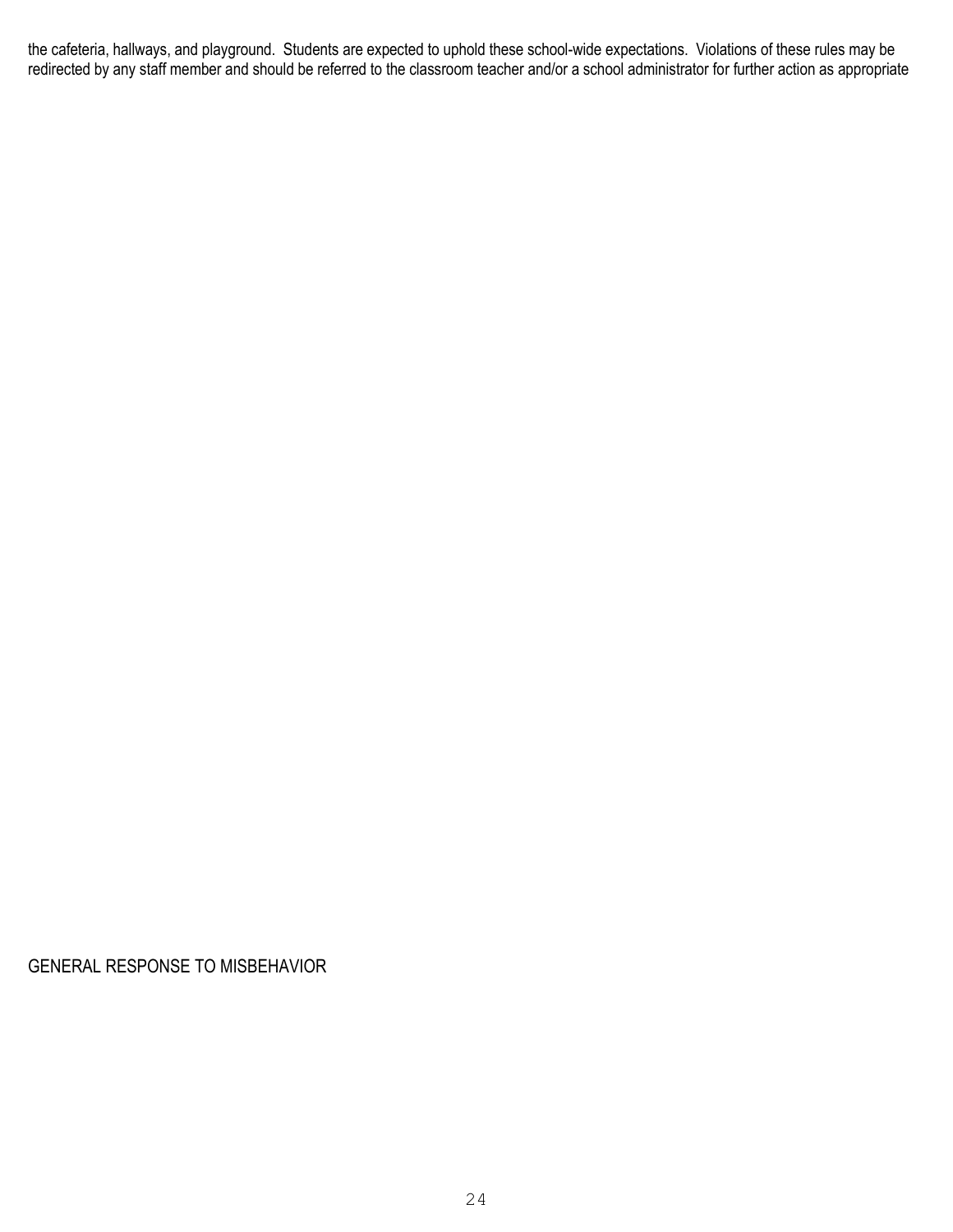

|                                                            | <b>MINOR BEHAVIORS</b>                                                             | <b>MAJOR BEHAVIORS</b>                                                                                                                        |                                                                                                                                                                                   |  |  |  |  |
|------------------------------------------------------------|------------------------------------------------------------------------------------|-----------------------------------------------------------------------------------------------------------------------------------------------|-----------------------------------------------------------------------------------------------------------------------------------------------------------------------------------|--|--|--|--|
| Cheating                                                   | Presenting work that is not your own                                               | 3 Minors within 2 Weeks                                                                                                                       | Student engages in repeated minor behavior 3 times within 2 week period                                                                                                           |  |  |  |  |
| <b>Disruptive Behavior</b>                                 | Engaging in any behavior that disrupts the learning environment                    | <b>Bullying</b>                                                                                                                               | Behavior towards another that is repeated, targeted, and reflects an imbalance of<br>power. (Physical, Verbal, Social)                                                            |  |  |  |  |
| <b>Dress Code Violation</b>                                | Dressing in a manner that violates the school dress code                           | <b>Distruptive Defiance</b>                                                                                                                   | Refusal to comply that disrupts the learning environment; tantrum without a threat<br>of harm to others                                                                           |  |  |  |  |
| Horseplay                                                  | Roughousing: Play that becomes too agressive                                       | <b>Harrassment</b>                                                                                                                            | Disrespectful behavior toward another based on race, religion, disability, gender,<br>enthnicity, age, or other personal matter                                                   |  |  |  |  |
| <b>Improper Use of Materials</b>                           | Use of materials in a way that is not intended                                     | Profanity                                                                                                                                     | Use of obscene language (written or otherwise)                                                                                                                                    |  |  |  |  |
| Inappropriate Language                                     | Language that is not true, necessary, and kind; name calling                       | <b>Vandalism</b>                                                                                                                              | Intentional destruction of property                                                                                                                                               |  |  |  |  |
| <b>Missing/Incomplete Work</b>                             | Work that is not completed and turned in as assigned                               | <b>Viable Threat</b>                                                                                                                          | Threat with intent/means to carry out harm to another; Behavior in which another<br>person feels threatened                                                                       |  |  |  |  |
| <b>Not Following Directions</b>                            | Behavior not consistent with schoolwide procedures and expectations                | Fighting                                                                                                                                      | Students engaged in a physical altercation out of anger, intimidation, or revenge                                                                                                 |  |  |  |  |
| <b>Tattling</b>                                            | Reporting behavior with intent to get others in trouble                            | <b>Intimidation</b>                                                                                                                           | Behavior resulting in a feeling of immediate threat or eminent danger                                                                                                             |  |  |  |  |
|                                                            | Toys/Items Brought from Home Personal items that cause disruption to you or others | <b>Physical Aggression</b>                                                                                                                    | Angry/emotional physical response that could bring harm to self, property, or<br>others                                                                                           |  |  |  |  |
|                                                            |                                                                                    | <b>Possession of Unlawful</b><br><b>Items</b>                                                                                                 | Possession of any unlawful item while at school, on school property, or at a<br>school-sponsored event; Possession will include in your locker, desk, or other<br>personal space. |  |  |  |  |
|                                                            | When little people are overwhelmed by big emotions, it's our job                   | <b>Sexual Misconduct</b>                                                                                                                      | Inappropriate language, gestures, or other behavior of a sexual nature                                                                                                            |  |  |  |  |
| to share our calm, not join their chaos. $\sim$ L.R. Knost |                                                                                    | <b>Verbal Aggression</b>                                                                                                                      | Angry or emotional verbal response that disrupts the learning enviroment                                                                                                          |  |  |  |  |
|                                                            |                                                                                    | Use teacher discretion with referring minor offenses, in cases where a behavior support plan might be more in changing a<br>child's behavior. |                                                                                                                                                                                   |  |  |  |  |

## BULLYING, CYBER BULLYING, HARASSMENT, AND INTIMIDATION:

Thorntown Elementary School shall maintain an environment for all students, teachers, and staff that is free from discriminatory and/or sexual insult, bullying, intimidation, or harassment. Persons who feel they have been offended under this policy should report it immediately to a counselor, teacher, or administrator. Behaviors including, but not limited to the following, are grounds for disciplinary action: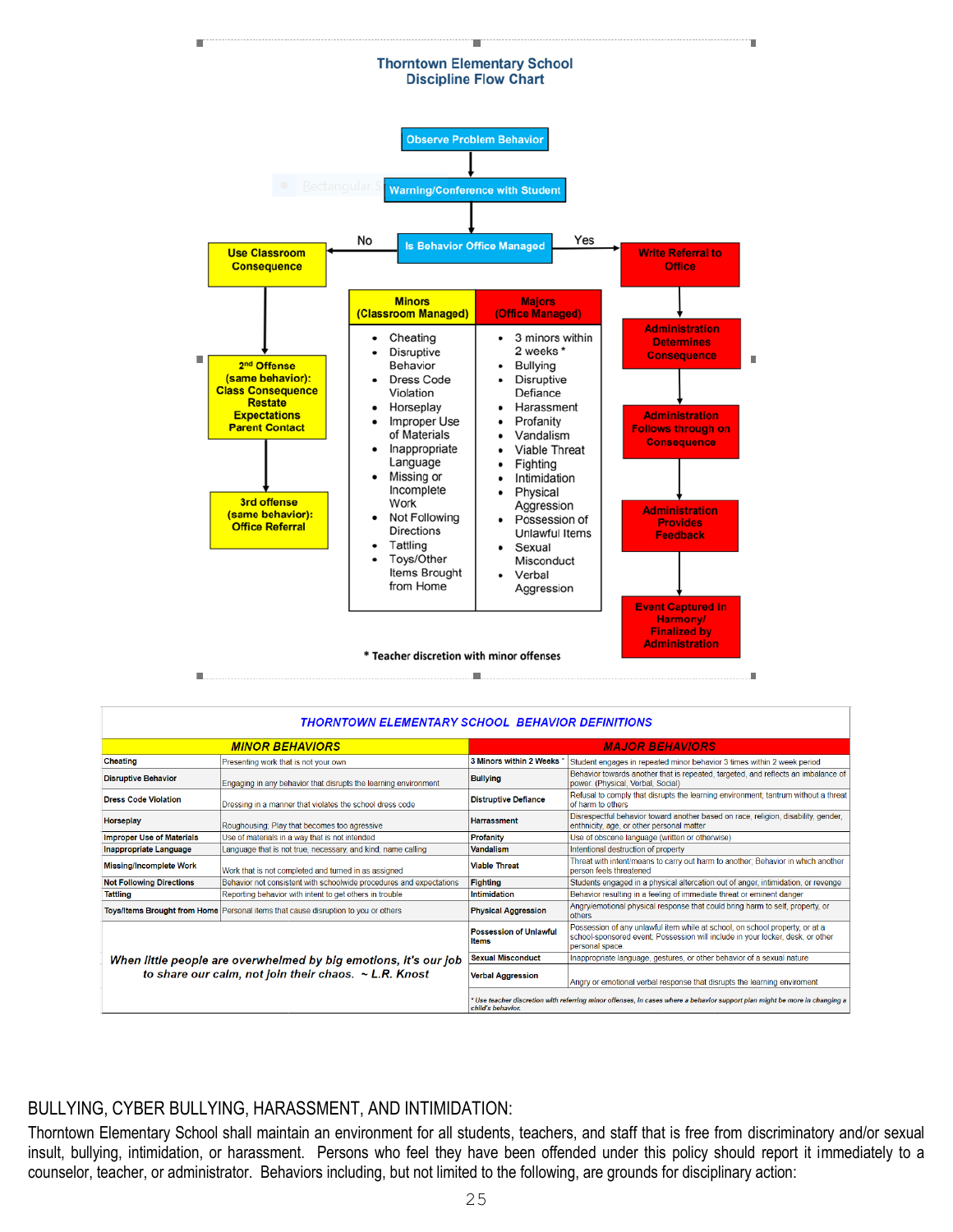- 1.) The use of force, threat, coercion, or intimidation toward another person.
- 2.) Sex-oriented verbal teasing or kidding.
- 3.) Unwelcome physical contact.
- 4.) Wearing any clothing that depicts sexual reference.
- 5.) The threat or suggestion that a student's educational career and/or advancement depends on whether or not the student submits to improper behavior.
- 6.) Retaliation against any student for complaining about harassment or intimidation.

**IC 20-33-8-0.2** addresses Bullying : Bullying is defined as (a) overt, unwanted, repeated acts or gestures, including verbal or written communications or images transmitted in any manner (including digitally or electronically), physical acts committed, aggression, or any other behaviors, that are committed by a student or group of students against another student with the intent to harass, ridicule, humiliate, or harm the targeted student and create for the targeted student on objectively hostile school environment that: (1) places the targeted student in reasonable fear of harm to the targeted student's person or property; (2) has a substantially detrimental effect on the targeted student's physical or mental health; (3) has the effect of substantially interfering with the targeted student's academic performance; or (4) has the effect of substantially interfering with the targeted student's ability to participate in or benefit from the services, activities, and privileges provided by the school.

Thorntown Elementary School does not tolerate bullying. Action will be taken if bullying occurs, which may include counseling, parental involvement, reporting to authorities, suspension, and expulsion. Our involvement includes appropriate interventions, restoration of a positive climate, and support for victims and others impacted by the violation. In bullying situations, the following actions will be taken (levels may be skipped at the discretion of the administrator based on the seriousness of the offense):

- 1.) First Offense: Educating the person initiating the bullying and the target of the bullying. The perpetrator will meet with a building administrator and receive a verbal warning. The parent/guardian may also be notified.
- 2.) Second Offense: A discipline referral, resulting in loss of privileges and telephone conference with parents/guardians.
- 3.) Third Offense: A discipline referral, resulting in an In-school Suspension (ISS). Parent/guardian and local law enforcement may be notified.
- 4.) Fourth Offense: A discipline referral, up to five days of Out-of-School Suspension (OSS), and notification of the parent/guardian and local law enforcement.
- 5.) Fifth Offense: A discipline referral for 5 or more days of OSS, and/or possible recommendation for expulsion. The parent/guardian and local law enforcement will be notified.

The discipline rules apply when a student is:

- 1) On school grounds immediately before or during school hours, immediately after school hours or at any other time when the school is being used by a school group;
- 2) Off school grounds at a school activity, function or event;
- 3) Traveling to or from school or a school activity, function, or event;
- 4) Or using property or equipment provided by the school.

## **SCHOOL BUS RULES AND REGULATIONS**

School bus drivers are to have control of all students while transporting them between their homes and school. The driver is responsible for keeping order and maintaining discipline among the students while in the bus or along the route. Students are to be treated in a civil manner and the bus driver must ensure that no one is imposed upon or mistreated while on the school bus. The school bus driver shall also use every precaution in the safety of the passengers and assure that the following regulations are observed by ALL students.

- 1. Students will go directly to an available or assigned seat upon entering the bus. Standing or loitering in the aisles is **not** permitted while on the school bus.
- 2. Students will remain properly seated, back against the back of the seat, bottom against the bottom of the seat, and feet on the floor. Students may **not** stand or move from seat to seat while the bus is in motion.
- 3. Students will carry on to the bus ONLY THAT WHICH CAN BE HELD IN THEIR LAP. Nothing is to be placed in the seats or on the floor. NO ATHLETIC EQUIPMENT is to be brought onto the bus during regular routes. Aisles must remain clear at all times.
- 4. Loud, boisterous, or profane language, or indecent conduct will not be tolerated.
- 5. Students are not allowed to tease, scuffle, trip, hold, hit, or use their hands, feet or body in any manner that might be considered objectionable.
- 6. Water pistols, bottles, containers of water and other liquids (including hairspray, cologne, & perfume) are not allowed on the bus.
- 7. Windows or doors are not opened or closed without the permission of the driver.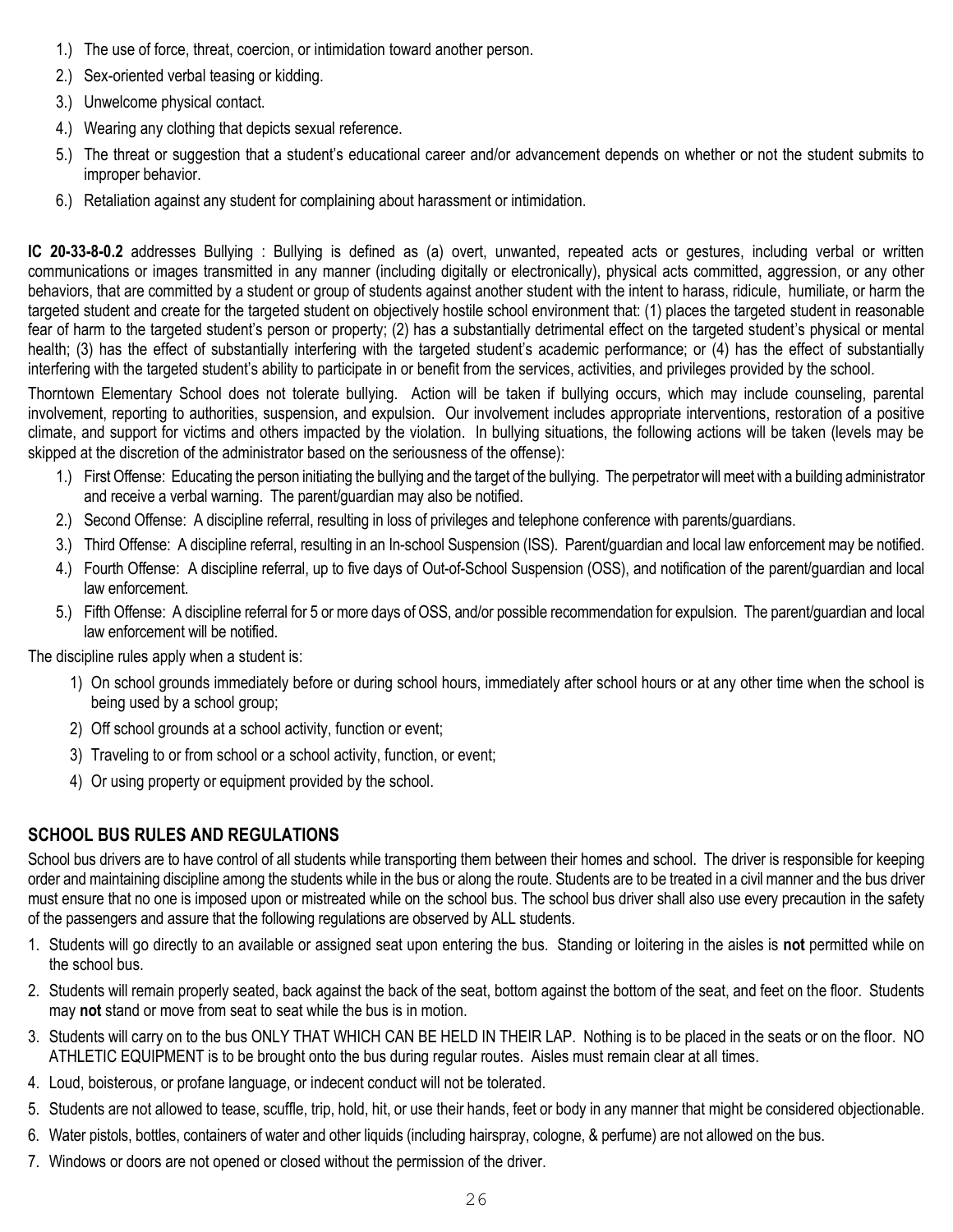- 8. Students are not permitted to enter or leave the bus until it has come to a complete stop and the door has been opened by the driver.
- 9. Students who wish to ride the bus should be waiting at the designated boarding station at the pre-arranged time of arrival for the school bus. Habitual lateness may result in expulsion from the bus.
- 10.Upon recommendation of the bus driver, school authorities will deny the privilege of riding on the school bus to any student who doesn't comply with these regulations. The driver may deny the privilege of riding on the bus for one day to any student who refuses to conduct him/herself according to the rules. If the driver feels that the student's actions warrant a longer period of riding privilege suspension, he/she may with the School Principal's approval deny the riding privileges indefinitely or until a meeting can be held with the school officials and the parent(s), from which permanent denial may result.
- 11.The normal school bus transportation procedure is to pick children up near their homes in the morning and transport them to school, then pick them up at school in the afternoon and transport them home. Any deviation from this plan requires a signed note from the parent or guardian and must be mutually agreed upon by the parent, driver transportation director and School Principal.
- 12**.** Cell phone usage on buses will be allowed both before and after school. If the cell phone becomes a distraction at the discretion of the driver, then the driver may take this privilege away along with the phone. The driver will return the phone to the student upon leaving the bus on the first offense, on the second offense it will go to the student's principal. Violation of any of the guidelines above will result in the phone being confiscated and kept in the office until parents come and pick up the phone from an administrator.
- \*\* Each parent who has a child riding a bus will need to complete and return the bus student information sheet, which will be provided by the bus drivers.

## **USE OF METAL DETECTORS - BP-6235**

When the school administration has reasonable suspicion to believe that weapons are in the possession of an identified student, the administration is authorized to use a mobile metal detector to search the student. Any search of a student's person as a result of the activation of the detector will be conducted in private and in accordance with the policy on personal searches. Only school personnel who have been trained in the usage of metal detectors, law enforcement officers assigned to the school corporation, or school resource officers shall operate the metal detectors under the direction of the administration.

In view of the escalating school violence, the potential presence of weapons in our schools, and the school corporation's duty to maintain a safe learning environment, the Board of School Trustees authorizes the use of metal detectors to check a student's person or personal effects. Only school personnel who have been trained in the usage of metal detectors, law enforcement officers assigned to the school corporation, or school resource officers shall operate the metal detectors under the direction of the administration.

School officials or law enforcement officers may conduct metal detector checks of groups of individuals if the checks are done in a minimallyintrusive, nondiscriminatory manner. Metal detector checks of groups of individuals may not be used to single out a particular individual or category of individuals.

If a school official or a law enforcement officer has reasonable suspicion to believe that a particular student is in possession of an illegal or unauthorized metal-containing object or weapon, he or she may conduct a metal detector check of the student's person and personal effects. Notice of the Board policy and procedures on the use of metal detectors will be sent to parents and students and posted on the websites of the school corporation and of each middle and high school.

The Superintendent shall develop procedures for implementing this policy. The metal detector checks will be done only in accordance with the provisions of the Board policy and procedures by school personnel or law enforcement officers under the supervision of the school administrator.

## **POLICY RELATING TO RELEASE OF DIRECTORY INFORMATION PERTAINING TO STUDENTS**

The school corporation may release to the public certain "directory information," which means information contained in an education record of a student that would not generally be considered harmful or an invasion of privacy if disclosed. This includes, but is not limited to, the student's name, address, parent home and work telephone number, major field of study, participation in officially recognized activities and sports, height and weight of members of athletic teams, dates of attendance, awards received, motor vehicle description and license plate number, hair and eye color, race, sex, age, height, weight, grade level, date of birth, and other similar information. This information may be released without parental consent to media organizations, colleges, civic or school related organizations, governmental entities, and members of the public at large when deemed appropriate by school officials.

Parents desiring to object to the disclosure of any or certain categories of directory information should request from the Superintendent's office a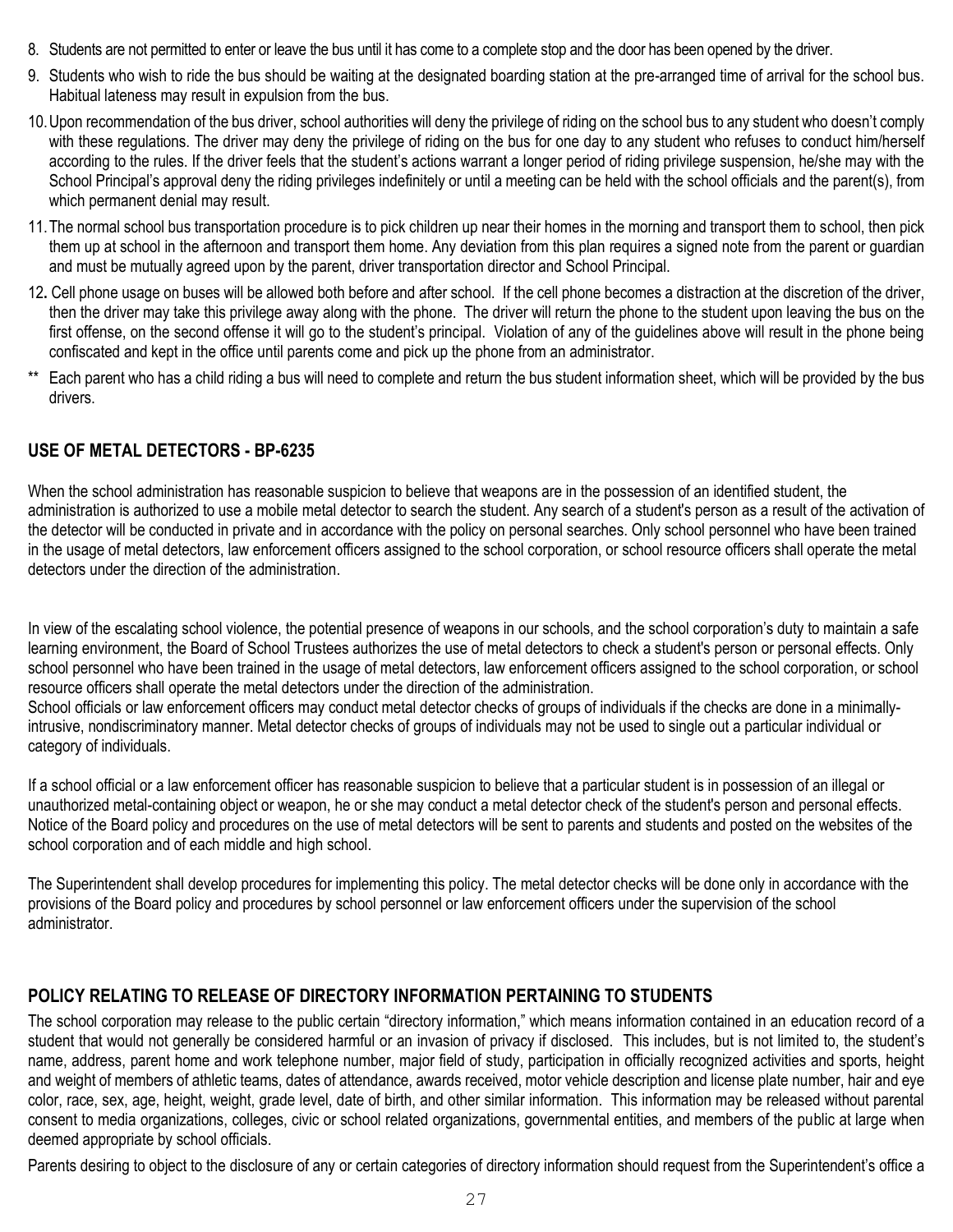form on which to deny consent for the release of all directory information or to selectively deny consent by indication which categories of directory information they do not wish released about their child.

Board approved 12/11/89

#### Western Boone County Community School Corporation **NETWORK AND INTERNET ACCEPTABLE USE POLICY FOR STUDENTS** BP - 6390

Access to the Internet enables students to explore thousands of libraries, databases, and other resources. The corporation expects faculty to blend thoughtful use of the Internet throughout the curriculum and provide guidance and instruction to students in its use. Access to Internet resources will be structured in ways that point students to those evaluated prior to use. However, at times, students will be able to move beyond those resources to others not previewed by staff. Outside of school, families bear responsibility for the same guidance of Internet usage as they exercise with other information services.

Students utilizing corporation-provided Network and Internet access (Network) must first have the permission of and must be supervised by Western Boone County Community School Corporation's (WBCCSC) professional staff. Students utilizing schoolprovided Internet access are responsible for good behavior online just as they are in a classroom or other area of the school. The same general rules for behavior and communications apply.

The purpose of the Network, as it relates to students, is to facilitate and support educational objectives. To remain eligible as users, students' use must be in support of and consistent with the educational objectives of the WBCCSC. Access is a privilege, not a right. Users should not assume or expect that files stored on school-based computers will be private. Electronic messages and files stored on school-based computers may be treated like school lockers. Administrators and faculty may review files and messages to maintain system integrity and ensure that users are acting responsibly.

The intent of this policy is to ensure students understand the corporation's expectations of their Network use and to ensure that students comply with all Network and Internet rules approved by the corporation set forth in this policy.

In exchange for the use of the Network resources either at school or away from school, the student understands and agrees to the following:

A. The use of the Network is a privilege, which may be revoked by the corporation at any time and for any reason. Appropriate reasons for revoking privileges include, but are not limited to, altering system software, placing unauthorized information, computer viruses or harmful programs on or through the computer and/or Network. The WBCCSC reserves the right to log computer use, monitor file server space, remove files, limit or deny access, and refer the student for other disciplinary actions. B. The corporation reserves all rights to any material stored in files and will remove any material, which the corporation, in its sole discretion, believes may be unlawful, obscene, pornographic, abusive, or otherwise objectionable. Students may not use their corporation-approved computer account to obtain, view, download, or otherwise gain access to, distribute, or transmit such materials.

C. All information and services and features on corporation resources are intended for the private use of its registered users and any use of them for commercial-for-profit or other unauthorized purposes (i.e. advertisements, political lobbying) is expressly forbidden.

D. Corporation resources are intended for the exclusive use of their registered users. The student is responsible for use of his/her account, password, access, and privileges. Any problems arising from the use of the student's account are the responsibility of the account holder. Use of an account by someone other than the registered account holder is forbidden and may be grounds for disciplinary action including but not limited to the loss of Network privileges.

E. Any misuse of the account and/or access to the Network will result in suspension of the account privileges and/or other disciplinary action determined by the WBCCSC. Access includes the use of school computers, personal communication devices such as cell phones, and any other device connecting to the Internet or Network. Students are not allowed to connect personal equipment to the Network without prior approval and only for educational purposes. Should a student use a personal device to connect to the Internet via other means (i.e. Cellular Network) while on school grounds, this acceptable use policy also applies. Misuse shall include, but is not limited to:

- 1. Intentionally seeking information on, obtaining copies of, or modifying files, other data, or passwords belonging to other users
- 2. Disrupting the operation of the Network or any other computer system through abuse of or vandalizing, damaging, unauthorized access/hacking, or disabling the hardware or software
- 3. Malicious use of the Network through cyberbullying, hate mail, harassment, profanity, vulgar statements, or discriminatory remarks
- 4. Interfering with others use of the Network or accessing the materials, information, or files of another without their prior approval
- 5. Use for non-curricular/educational communication such as, but not limited to instant messaging and online chatting. Responding to unsolicited online contact is strictly prohibited for student safety.
- 6. Unauthorized installation, downloading, copying, or use of licensed or copyrighted software or plagiarizing materials
- 7. Unauthorized disclosure, use, and dissemination of personal information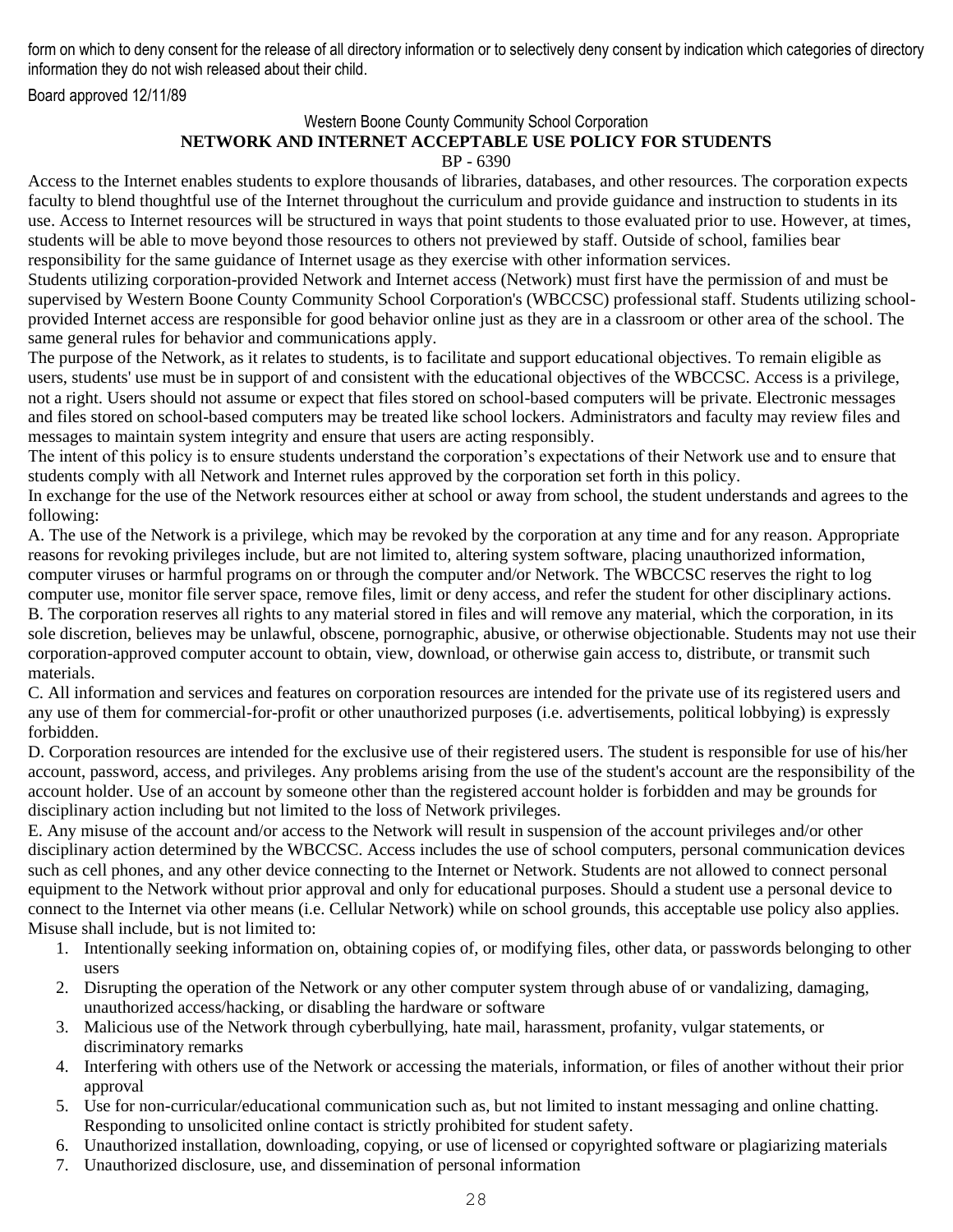- 8. Misrepresenting others on the Network or allowing anyone else to use an account other than the account holder
- 9. Accessing, uploading, downloading, or distributing pornographic, obscene, or sexually explicit material. "Sexting" is also expressly forbidden.
- 10. Violating any local, state, or federal statute

F. Corporation Network resources are to be used exclusively for the support of the academic program, not for entertainment. G. Students bringing data files into the system agree to check the file with a virus- detection program before opening the file for use. Should the student deliberately or maliciously infect the Network with a virus or cause damage through other vandalism, the student will be liable for any and all repair costs to restore the Network to full operation and will be subject to additional disciplinary measures.

H. The student may only log on and use the Network under the immediate supervision of a staff member and only with the student's authorized user account.

Violation of corporation policy and rules will result in appropriate discipline, which may include suspension of computer access to be determined by the WBCCSC staff. Additional disciplinary action will be determined at the building level in keeping with rules set forth in the student handbook. When or where applicable, law enforcement agencies may be involved. Students and parents are liable for damages to corporation owned equipment due to misuse or neglect.

The WBCCSC makes no warranties of any kind, neither expressed nor implied, for the Network/Internet access it is providing. The corporation will not be responsible for any damages users suffer, including, but not limited to, loss of data resulting from delays or interruptions of service. The corporation will not be responsible for the accuracy, nature, or quality of information. WBCCSC will make all reasonable attempts to prevent unauthorized access to students' personal information through the Internet. The corporation's intent is to make Network/Internet access available for educational goals and objectives. The corporation will filter and monitor students' Internet activities. Corporation Internet traffic travels through a content filter which blocks access to content that is obscene, pornographic, inappropriate for students, or harmful to minors. Even though the corporation institutes these technical methods/systems to regulate students' Internet access, these methods cannot guarantee 100% filter accuracy or compliance with the corporation's acceptable use policy. The corporation is committed to helping students use the Internet responsibly, but it is not possible to monitor student usage at all times. To that end, building principals are responsible for providing training so that teachers and staff under their supervision are knowledgeable about this policy and its accompanying guidelines. The Board expects that staff members will provide guidance and instruction to students in the appropriate use of the Network and all corporation technology resources. Such training shall include, but not be limited to, education concerning appropriate online behavior, including interacting with other individuals on social media and in chat rooms, and cyberbullying awareness and response. Ultimately, parents and guardians of minors are responsible for setting and conveying the standards that their children should follow when using media and information. By using the corporation's Network/Internet resources, students agree to the rules and regulations set forth in this policy. This policy, upon the WBCCSC Board of Trustees approval, will be published on each school and corporation websites, student handbooks, and available in hard copy in each building's office.

Date Adopted: 03/08/10 Date Revised: 01/10/22

## **FAMILY EDUCATIONAL RIGHTS AND PRIVACY ACT (FERPA)**

The Family Educational Rights and Privacy Act (FERPA) afford parents and students over 18 years of age ("eligible students") certain rights with respect to the student's educational records. These rights are:

1. The right to inspect and review the student's education records within 45 days of the day the School receives a request for access.

Parents of eligible students should submit to the school principal a written request that identifies the record(s) they wish to inspect. The School official will make arrangements for access and notify the parent or eligible student of the time and place where the records may be inspected.

2. The right to request the amendment of the student's education records that the parent or eligible student believes inaccurate.

Parents or eligible students may ask the School to amend a record that they believe is inaccurate. They should write the school principal, clearly identify the part of the record they want changed, and specify why it is inaccurate.

If the School decides not to amend the record as requested by the parent or eligible student, the School will notify the parent or eligible student of the decision and advise them of their right to a hearing regarding the request for amendment. Additional information regarding the hearing procedures will be provided to the parent or eligible student when notified of the right to a hearing.

3. The right to consent to disclosures of personally identifiable information contained in the student's education records, except to the extent that FERPA authorizes disclosure without consent.

One exception, which permits disclosure without consent, is disclosure to school official with legitimate educational interest. A school official is a person employed by the School as an administrator, supervisor, instructor, or support staff member (including health or medical staff and law enforcement unit personnel); a person serving on the School Board; a person or company with whom the School has contracted to perform a special task (such as an attorney, auditor, medical consultant, or therapist); or a parent or student serving on an official committee, such as a disciplinary or grievance committee, or assisting another school official in performing his or her tasks.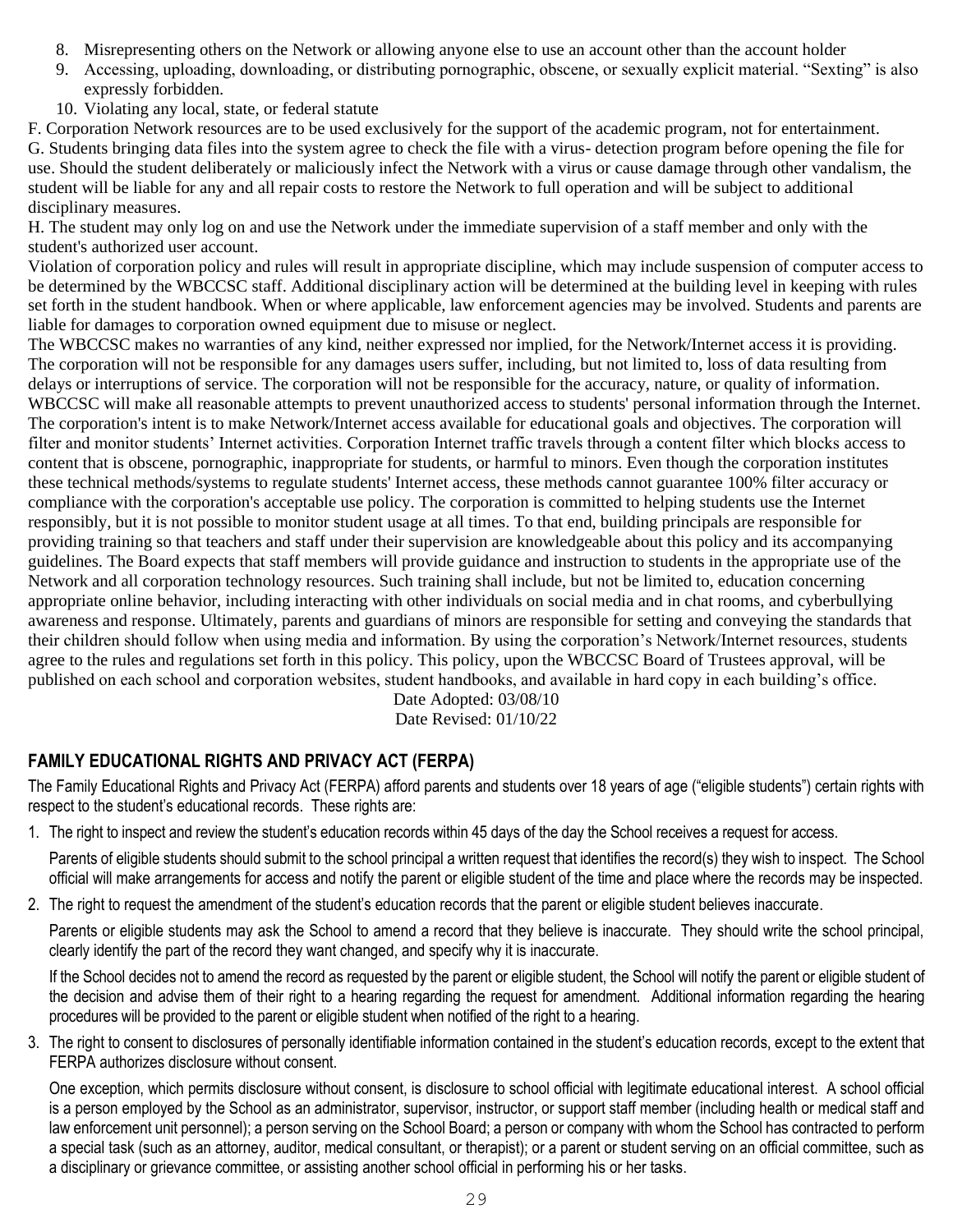A school official has a legitimate educational interest if the official needs to review an education record in order to fulfill his or her professional responsibility.

Upon request, the School Corporation discloses education records without consent to officials of another School Corporation in which a student seeks or intends to enroll.

4. The right to file a complaint with the U.S. Department of Education concerning alleged failures by Western Boone County Community School Corporation to comply with the requirements of FERPA. The name and address of the Office that administers FERPA is:

#### FAMILY POLICY COMPLIANCE OFFICE

U.S. Department of Education 400 Maryland Avenue, SW Washington, D.C. 20202-4605

## NOTIFICATION OF RIGHTS UNDER THE PROTECTION OF PUPIL RIGHTS AMENDMENT (PPRA)

PPRA affords parents and students who are 18 or emancipated minors ("eligible students") certain rights regarding our conduct of surveys, collection and use of information for marketing purposes, and certain physical exams. These include the rights to:

- *• Consent* before students are required to submit to a survey that concerns one or more of the following protected areas ("protected information survey") if the survey is funded in whole or in part by a program of the U.S. Department of Education (Ed) -
	- 1. Political affiliations or beliefs of the student of the student's parent;
	- 2. Mental or psychological problems of the student or student's family;
	- 3. Sex behavior or attitudes;
	- 4. Illegal, anti-social, self-incriminating, or demeaning behavior;
	- 5. Critical appraisals of others with who respondents have close family relationships;
	- 6. Legally recognized privileged relationships, such as with lawyers, doctors, or ministers;
	- 7. Religious practices, affiliations, or beliefs of the student or parents; or
	- 8. Income, other than as required by law to determine program eligibility.
- Receive notice and an opportunity to opt a student out of
	- 1. Any other protected information survey, regardless of the funding;
	- 2. Any non-emergency, invasive physical exam or screening required as a condition of attendance, administered by the school or its agent, and not necessary to protect the immediate health and safety of a student, except for hearing, vision, or scoliosis screenings, or any physical exam or screening permitted or required under State law; and
	- 3. Activities involving collection, disclosure, or use of personal information obtained from students for marketing or to sell or otherwise distribute the information to others.
- *• Inspect, upon request and before administration or use -*
	- 1. Protected information surveys of student;
	- 2. Instruments used to collect personal information from students for any of the above marketing, sales, or other distribution purposes; and
	- 3. Instructional material used as parent of the educational curriculum.

Western Boone County Community School Corporation has developed and adopted policies, in consultation with parents, regarding these rights, as well as arrangements to protect student privacy in the administration of protected surveys and the collection, disclosure, or use of personal information for marketing, sales, or other distribution purposes. Western Boone County Community School Corporation will directly notify parents and eligible students of these policies at least annually at the start of each school year and after any substantive changes. Western Boone County Community School Corporation will also directly notify parents and eligible students, such as through U.S. Mail or email, at least annually at the start of each school year of the specific or approximate dates of the following activities and provide an opportunity to opt a student out of participating in:

Collection, disclosure, or us of personal information for marketing, sales, or other distribution;

Administration of any protected information survey not funded in whole or in part by ED.

Any non-emergency, invasive physical examination or screening as described above.

Parents/eligible students who believe their rights have been violated may file a complaint with: